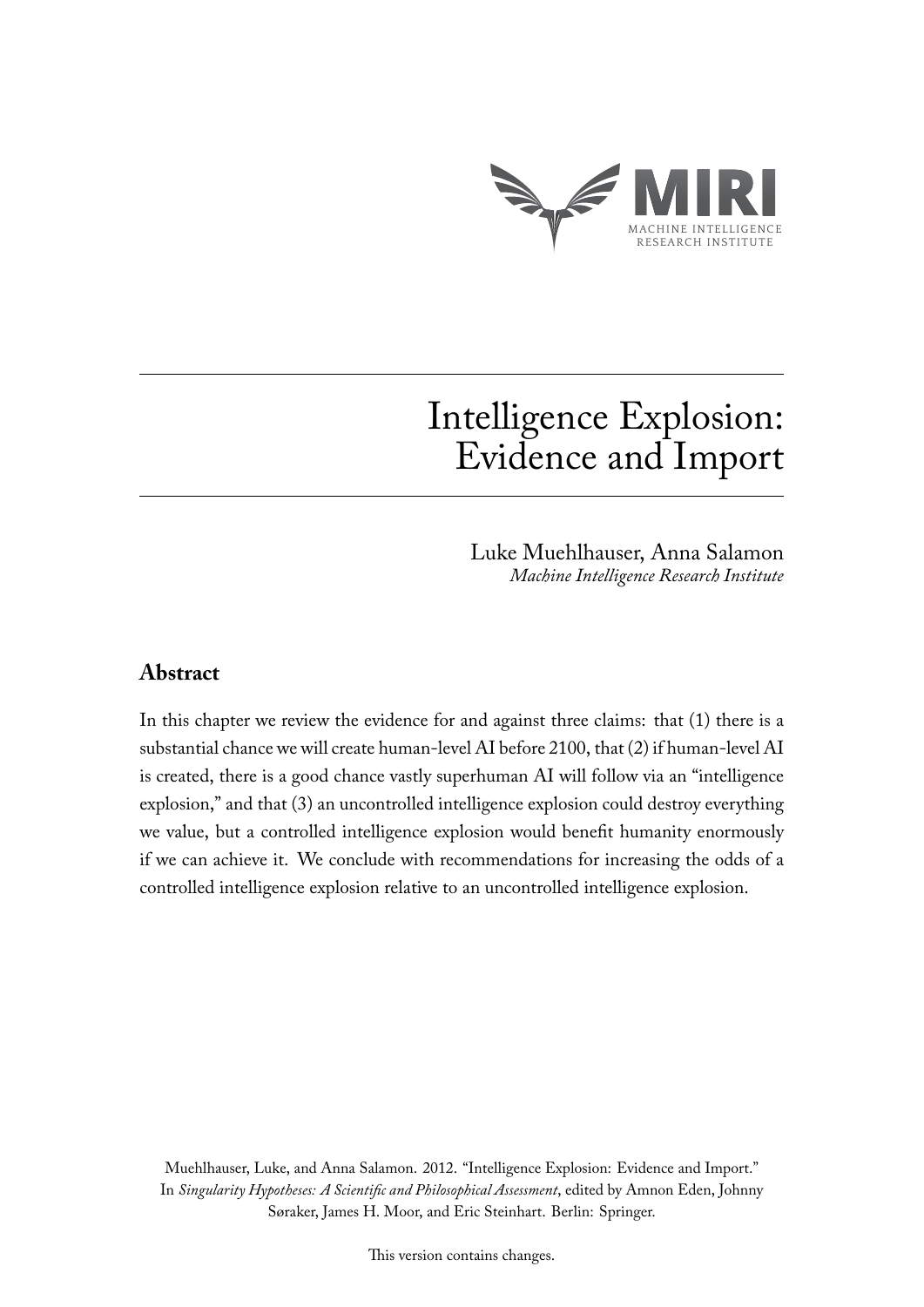The best answer to the question, "Will computers ever be as smart as humans?" is probably "Yes, but only briefly."

—Vernor Vinge

## **1. Introduction**

Humans may create human-level $^1$  $^1$  artificial intelligence (AI) this century. Shortly thereafter, we may see an "intelligence explosion" or "technological singularity"—a chain of events by which human-level AI leads, fairly rapidly, to intelligent systems whose capabilities far surpass those of biological humanity as a whole.

How likely is this, and what will the consequences be? Others have discussed these questions previously (Turing [1950,](#page-25-0) [1951;](#page-25-1) Good [1959,](#page-20-0) [1965,](#page-20-1) [1970,](#page-20-2) [1982;](#page-20-3) von Neumann [1966;](#page-26-0) Minsky [1984;](#page-22-0) Solomonoff [1985;](#page-25-2) Vinge [1993;](#page-26-1) Yudkowsky [2008a;](#page-26-2) Nilsson [2009,](#page-23-0) chap. 35; Chalmers [2010;](#page-19-0) Hutter [2012\)](#page-21-0); our aim is to provide a brief review suitable both for newcomers to the topic and for those with some familiarity with the topic but expertise in only *some* of the relevant fields.

For a more comprehensive review of the arguments, we refer our readers to Chalmers [\(2010,](#page-19-0) [2012\)](#page-19-1) and Bostrom [\(forthcoming\)](#page-18-0). In this short chapter we will quickly survey some considerations for and against three claims:

- 1. There is a substantial chance we will create human-level AI before 2100;
- 2. If human-level AI is created, there is a good chance vastly superhuman AI will follow via an intelligence explosion;
- 3. An uncontrolled intelligence explosion could destroy everything we value, but a *controlled* intelligence explosion would benefit humanity enormously if we can achieve it.

Because the term "singularity" is popularly associated with several claims and approaches we will not defend (Sandberg [2010\)](#page-24-0), we will first explain what we are *not* claiming.

First, we will not tell detailed stories about the future. Each step of a story may be probable, but if there are many such steps, the whole story itself becomes improbable (Nordmann [2007;](#page-23-1) Tversky and Kahneman [1983\)](#page-25-3). We will not assume the continuation of Moore's law, nor that hardware trajectories determine software progress, nor that faster computer speeds necessarily imply faster "thought" (Proudfoot and Copeland [2012\)](#page-23-2), nor that technological trends will be exponential (Kurzweil [2005\)](#page-21-1) rather than "Scurved" or otherwise (Modis [2012\)](#page-22-1), nor indeed that AI progress will accelerate rather

<span id="page-1-0"></span><sup>1.</sup> We will define "human-level AI" more precisely later in the chapter.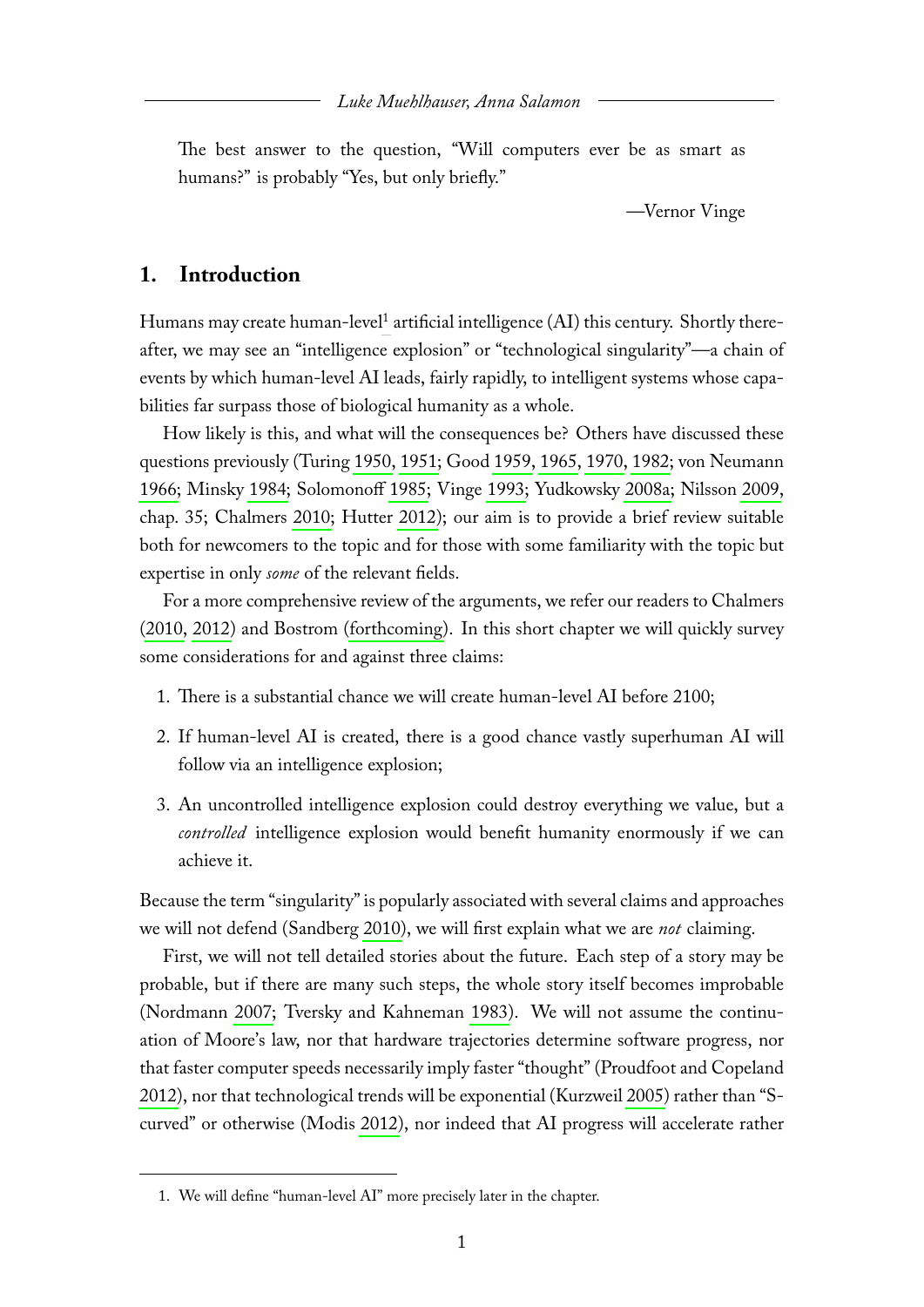than decelerate (Plebe and Perconti [2012\)](#page-23-3). Instead, we will examine convergent outcomes that—like the evolution of eyes or the emergence of markets—can come about through any of several different paths and can gather momentum once they begin. Humans tend to underestimate the likelihood of outcomes that can come about through many different paths (Tversky and Kahneman [1974\)](#page-25-4), and we believe an intelligence explosion is one such outcome.

Second, we will not assume that human-level intelligence can be realized by a classical Von Neumann computing architecture, nor that intelligent machines will have internal mental properties such as consciousness or human-like "intentionality," nor that early AIs will be geographically local or easily "disembodied." These properties are not required to build AI, so objections to these claims (Lucas [1961;](#page-22-2) Dreyfus [1972;](#page-19-2) Searle [1980;](#page-25-5) Block [1981;](#page-18-1) Penrose [1994;](#page-23-4) van Gelder and Port [1995\)](#page-25-6) are not objections to AI (Chalmers [1996,](#page-19-3) chap. 9; Nilsson [2009,](#page-23-0) chap. 24; McCorduck [2004,](#page-22-3) chap. 8 and 9; Legg [2008;](#page-21-2) Heylighen [2012\)](#page-21-3) or to the possibility of intelligence explosion (Chalmers [2012\)](#page-19-1).[2](#page-2-0) For example: a machine need not be *conscious* to intelligently reshape the world according to its preferences, as demonstrated by goal-directed "narrow AI" programs such as the leading chess-playing programs.

We must also be clear on what we mean by "intelligence" and by "AI." Concerning "intelligence," Legg and Hutter [\(2007\)](#page-21-4) found that definitions of intelligence used throughout the cognitive sciences converge toward the idea that "Intelligence measures an agent's ability to achieve goals in a wide range of environments." We might call this the "optimization power" concept of intelligence, for it measures an agent's power to optimize the world according to its preferences across many domains. But consider two agents which have equal ability to optimize the world according to their preferences, one of which requires much more computational time and resources to do so. They

<span id="page-2-0"></span><sup>2.</sup> Chalmers [\(2010\)](#page-19-0) suggested that AI will lead to intelligence explosion if an AI is produced by an "extendible method," where an extendible method is "a method that can easily be improved, yielding more intelligent systems." McDermott [\(2012a,](#page-22-4) [2012b\)](#page-22-5) replies that if  $P\neq NP$  (see Goldreich [\[2010\]](#page-20-4) for an explanation) then there is no extendible method. But McDermott's notion of an extendible method is not the one essential to the possibility of intelligence explosion. McDermott's formalization of an "extendible method" requires that the program generated by each step of improvement under the method be able to solve in polynomial time all problems in a particular class—the class of solvable problems of a given (polynomially step-dependent) size in an NP-complete class of problems. But this is not required for an intelligence explosion in Chalmers' sense (and in our sense). What intelligence explosion (in our sense) would require is merely that a program self-improve to *vastly outperform humans*, and we argue for the plausibility of this in section 3 of our chapter. Thus while we agree with McDermott that it is probably true that  $P\neq NP$ , we do not agree that this weighs against the plausibility of intelligence explosion. (Note that due to a miscommunication between McDermott and the editors, a faulty draft of McDermott [\[2012a\]](#page-22-4) was published in *Journal of Consciousness Studies*. We recommend reading the corrected version at <http://cs-www.cs.yale.edu/homes/dvm/papers/chalmers-singularity-response.pdf>.)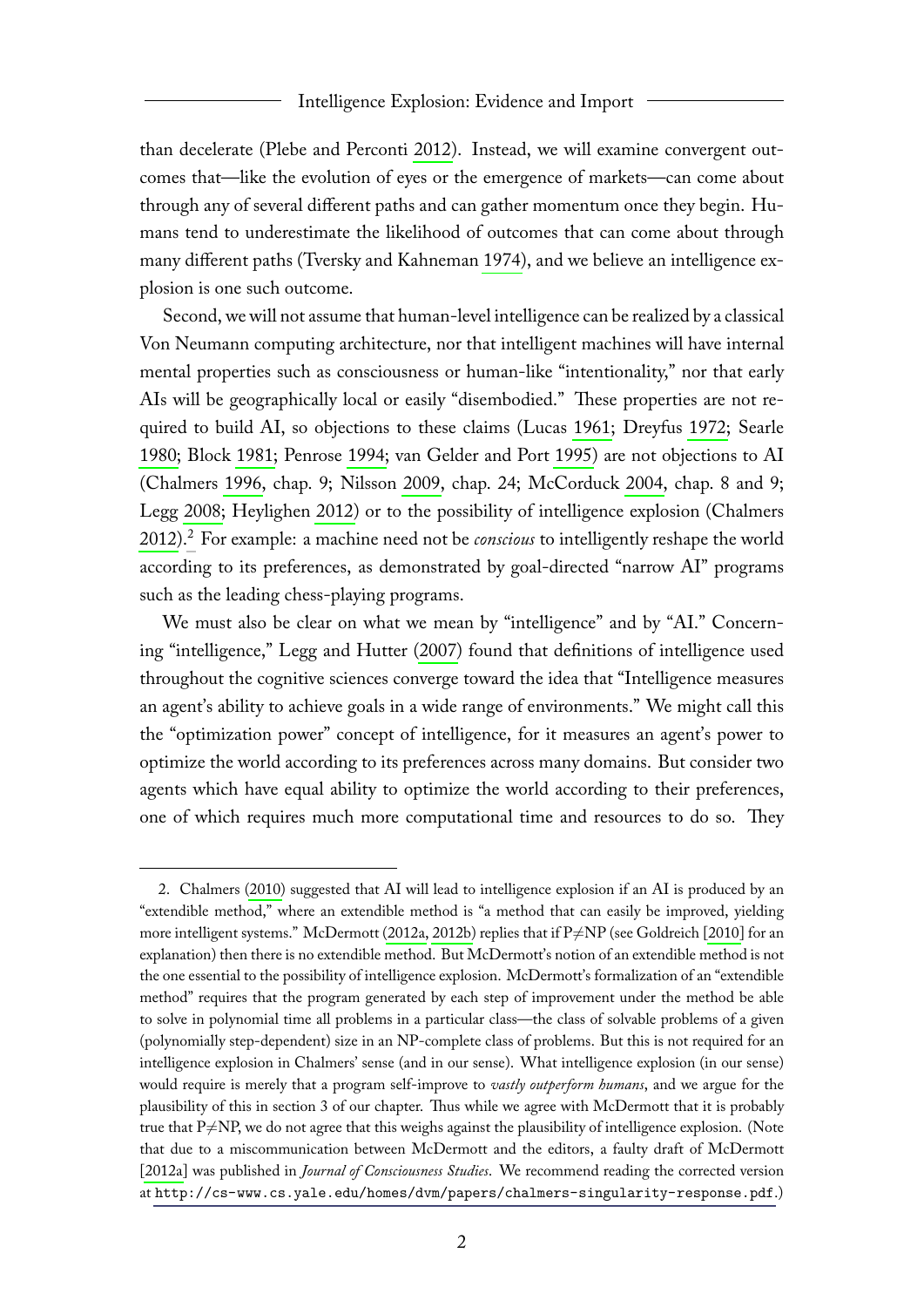have the same optimization power, but one seems to be optimizing more intelligently. For this reason, we adopt a description of intelligence as optimization power divided by resources used (Yudkowsky [2008b\)](#page-26-3).<sup>[3](#page-3-0)</sup> For our purposes, "intelligence" measures an agent's capacity for *efficient* cross-domain optimization of the world according to the agent's preferences. Using this definition, we can avoid common objections to the use of human-centric notions of intelligence in discussions of the technological singularity (Greenfield [2012\)](#page-20-5), and hopefully we can avoid common anthropomorphisms that often arise when discussing intelligence (Muehlhauser and Helm [2012\)](#page-23-5).

By "AI," we refer to general AI rather than narrow AI. That is, we refer to "systems which match or exceed the [intelligence] of humans in virtually all domains of interest" (Shulman and Bostrom [2012\)](#page-25-7). By this definition, IBM's *Jeopardy!*-playing computer Watson is not an "AI" (in our sense) but merely a *narrow* AI, because it can only solve a narrow set of problems. Drop Watson in a pond or ask it to do original science, and it would be helpless even if given a month's warning to prepare. Imagine instead a machine that could invent new technologies, manipulate humans with acquired social skills, and otherwise learn to navigate many new social and physical environments as needed to achieve its goals.

Which kinds of machines might accomplish such feats? There are many possible types. A *whole brain emulation* (WBE) would be a computer emulation of brain structures sufficient to functionally reproduce human cognition. We need not understand the mechanisms of general intelligence to use the human intelligence software already invented by evolution (Sandberg and Bostrom [2008\)](#page-24-1). In contrast, "*de novo* AI" requires inventing intelligence software anew. There is a vast space of possible mind designs for *de novo* AI (Dennett [1996;](#page-19-4) Yudkowsky [2008a\)](#page-26-2). *De novo* AI approaches include the symbolic, probabilistic, connectionist, evolutionary, embedded, and other research programs (Pennachin and Goertzel [2007\)](#page-23-6).

# **2. From Here to AI**

When should we expect the first creation of AI? We must allow for a wide range of possibilities. Except for weather forecasters (Murphy and Winkler [1984\)](#page-23-7), and successful professional gamblers, nearly all of us give inaccurate probability estimates, and in particular we are overconfident of our predictions (Lichtenstein, Fischhoff, and Phillips

<span id="page-3-0"></span><sup>3.</sup> This definition is a useful starting point, but it could be improved. Future work could produce a definition of intelligence as optimization power over a canonical distribution of environments, with a penalty for resource use—e.g. the "speed prior" described by Schmidhuber [\(2002\)](#page-24-2). Also see Goertzel [\(2006,](#page-20-6) 48; [2010\)](#page-20-7) and Hibbard [\(2011\)](#page-21-5).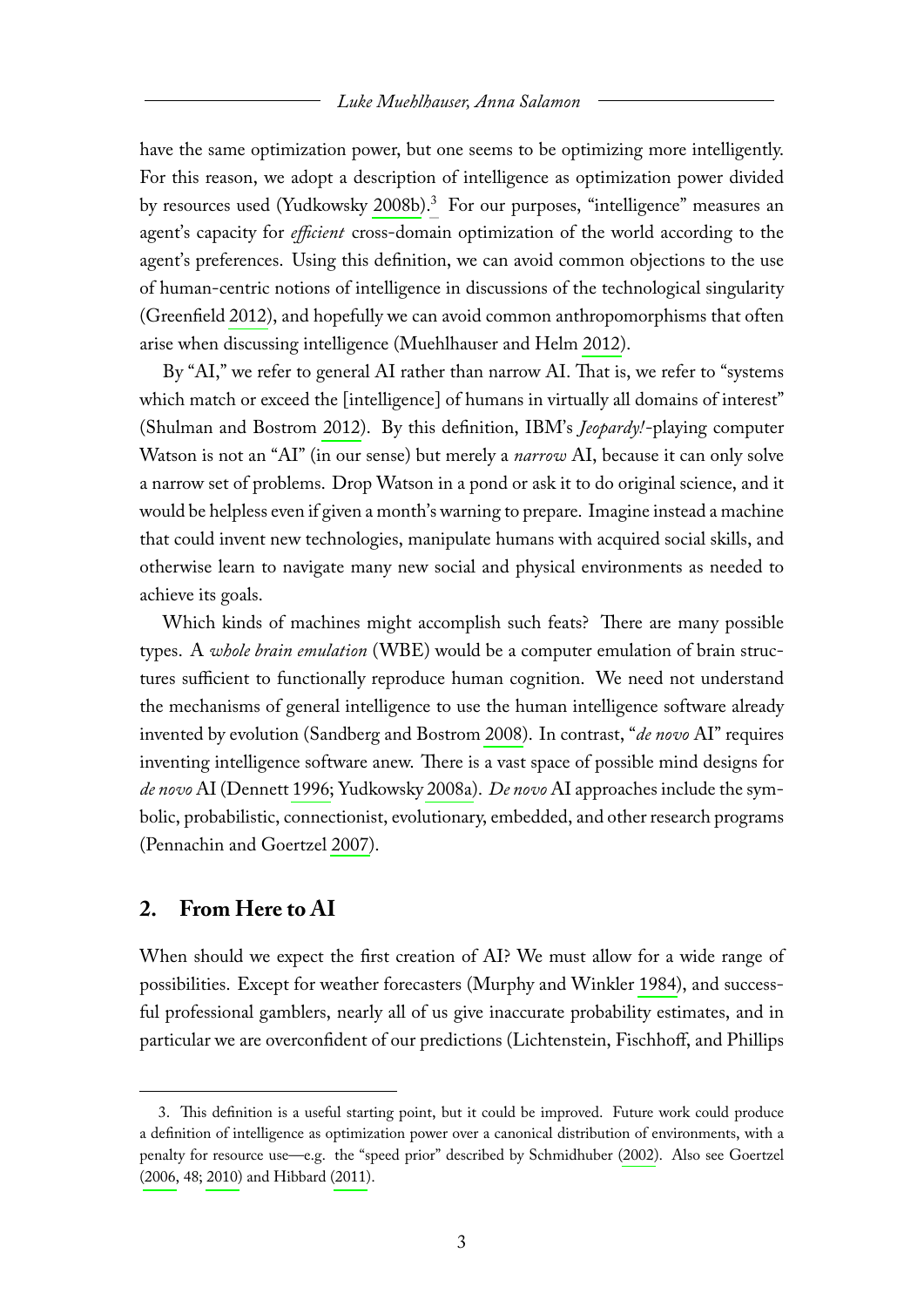[1982;](#page-21-6) Griffin and Tversky [1992;](#page-20-8) Yates et al. [2002\)](#page-26-4). This overconfidence affects professional forecasters, too (Tetlock [2005\)](#page-25-8), and we have little reason to think AI forecasters have fared any better.<sup>[4](#page-4-0)</sup> So if you have a gut feeling about when AI will be created, it is probably wrong.

But uncertainty is not a "get out of prediction free" card (Bostrom [2007\)](#page-18-2). We still need to decide whether or not to encourage WBE development, whether or not to help fund AI safety research, etc. Deciding either way already implies some sort of prediction. Choosing not to fund AI safety research suggests that we do not think AI is near, while funding AI safety research implies that we think AI might be coming soon.

## **2.1. Predicting AI**

How, then, might we predict when AI will be created? We consider several strategies below.

*By gathering the wisdom of experts or crowds.* Many experts and groups have tried to predict the creation of AI. Unfortunately, experts' predictions are often little better than those of laypeople (Tetlock [2005\)](#page-25-8), expert elicitation methods have in general not proven useful for long-term forecasting,<sup>[5](#page-4-1)</sup> and prediction markets (ostensibly drawing on the opinions of those who believe themselves to possess some expertise) have not yet been demonstrated useful for technological forecasting (Williams [2011\)](#page-26-5). Still, it may be useful to note that none to few experts expect AI within five years, whereas many experts expect AI by 2050 or 2100.<sup>[6](#page-4-2)</sup>

*By simple hardware extrapolation.* The novelist Vernor Vinge [\(1993\)](#page-26-1) based his own predictions about AI on hardware trends, but in a 2003 reprint of his article, Vinge notes the insufficiency of this reasoning: even if we acquire hardware sufficient for AI, we may not have the software problem solved.[7](#page-4-3)

Hardware extrapolation may be a more useful method in a context where the intelligence software is already written: whole brain emulation. Because WBE seems to rely

<span id="page-4-0"></span><sup>4.</sup> To take one of many examples, Simon [\(1965,](#page-25-9) 96) predicted that "machines will be capable, within twenty years, of doing any work a man can do." Also see Crevier [\(1993\)](#page-19-5).

<span id="page-4-1"></span><sup>5.</sup> Armstrong [\(1985\)](#page-18-3), Woudenberg [\(1991\)](#page-26-6), and Rowe and Wright [\(2001\)](#page-24-3). But, see Parente and Anderson-Parente [\(2011\)](#page-23-8).

<span id="page-4-2"></span><sup>6.</sup> Bostrom [\(2003\)](#page-18-4), Bainbridge and Roco [\(2006\)](#page-18-5), Legg [\(2008\)](#page-21-2), Baum, Goertzel, and Goertzel [\(2011\)](#page-18-6), Sandberg and Bostrom [\(2011\)](#page-24-4), and Nielsen [\(2011\)](#page-23-9).

<span id="page-4-3"></span><sup>7.</sup> A software bottleneck may delay AI but create greater risk. If there is a software bottleneck on AI, then when AI is created there may be a "computing overhang": large amounts of inexpensive computing power which could be used to run thousands of AIs or give a few AIs vast computational resources. This may not be the case if early AIs require quantum computing hardware, which is less likely to be plentiful and inexpensive than classical computing hardware at any given time.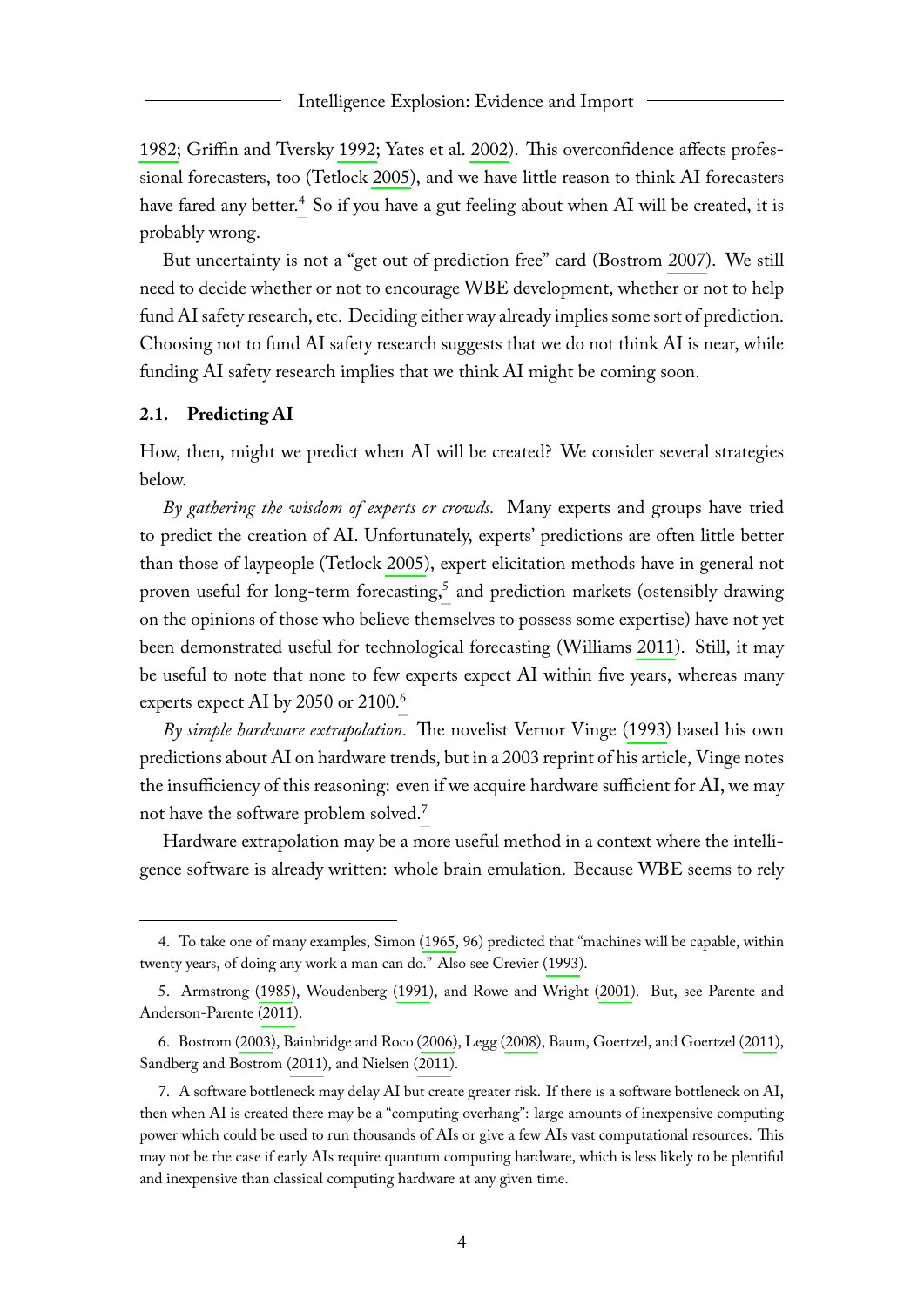mostly on scaling up existing technologies like microscopy and large-scale cortical simulation, WBE may be largely an "engineering" problem, and thus the time of its arrival may be more predictable than is the case for other kinds of AI.

Several authors have discussed the difficulty of WBE in detail (Kurzweil [2005;](#page-21-1) Sandberg and Bostrom [2008;](#page-24-1) de Garis et al. [2010;](#page-19-6) Modha et al. [2011;](#page-22-6) Cattell and Parker [2012\)](#page-19-7). In short: The difficulty of WBE depends on many factors, and in particular on the resolution of emulation required for successful WBE. For example, proteomeresolution emulation would require more resources and technological development than emulation at the resolution of the brain's neural network. In perhaps the most likely scenario,

WBE on the neuronal/synaptic level requires relatively modest increases in microscopy resolution, a less trivial development of automation for scanning and image processing, a research push at the problem of inferring functional properties of neurons and synapses, and relatively business-as-usual development of computational neuroscience models and computer hardware. (Sandberg and Bostrom [2008,](#page-24-1) 83)

*By considering the time since Dartmouth.* We have now seen more than 50 years of work toward machine intelligence since the seminal Dartmouth conference on AI, but AI has not yet arrived. This seems, intuitively, like strong evidence that AI won't arrive in the next minute, good evidence it won't arrive in the next year, and significant but far from airtight evidence that it won't arrive in the next few decades. Such intuitions can be formalized into models that, while simplistic, can form a useful starting point for estimating the time to machine intelligence.<sup>[8](#page-5-0)</sup>

<span id="page-5-0"></span><sup>8.</sup> We can make a simple formal model of this evidence by assuming (with much simplification) that every year a coin is tossed to determine whether we will get AI that year, and that we are initially unsure of the weighting on that coin. We have observed more than 50 years of "no AI" since the first time serious scientists believed AI might be around the corner. This "56 years of no AI" observation would be highly unlikely under models where the coin comes up "AI" on 90% of years (the probability of our observations would be 10<sup>−</sup><sup>56</sup>), or even models where it comes up "AI" in 10% of all years (probability 0.3%), whereas it's the expected case if the coin comes up "AI" in, say, 1% of all years, or for that matter in 0.0001% of all years. Thus, in this toy model, our "no AI for 56 years" observation should update us strongly against coin weightings in which AI would be likely in the next minute, or even year, while leaving the relative probabilities of "AI expected in 200 years" and "AI expected in 2 million years" more or less untouched. (These updated probabilities are robust to choice of the time interval between coin flips; it matters little whether the coin is tossed once per decade, or once per millisecond, or whether one takes a limit as the time interval goes to zero.) Of course, one gets a different result if a different "starting point" is chosen, e.g. Alan Turing's seminal paper on machine intelligence (Turing [1950\)](#page-25-0), or the inaugural conference on artificial general intelligence (Wang, Goertzel, and Franklin [2008\)](#page-26-7). For more on this approach and Laplace's rule of succession, see Jaynes [\(2003,](#page-21-7) chap. 18). We suggest this approach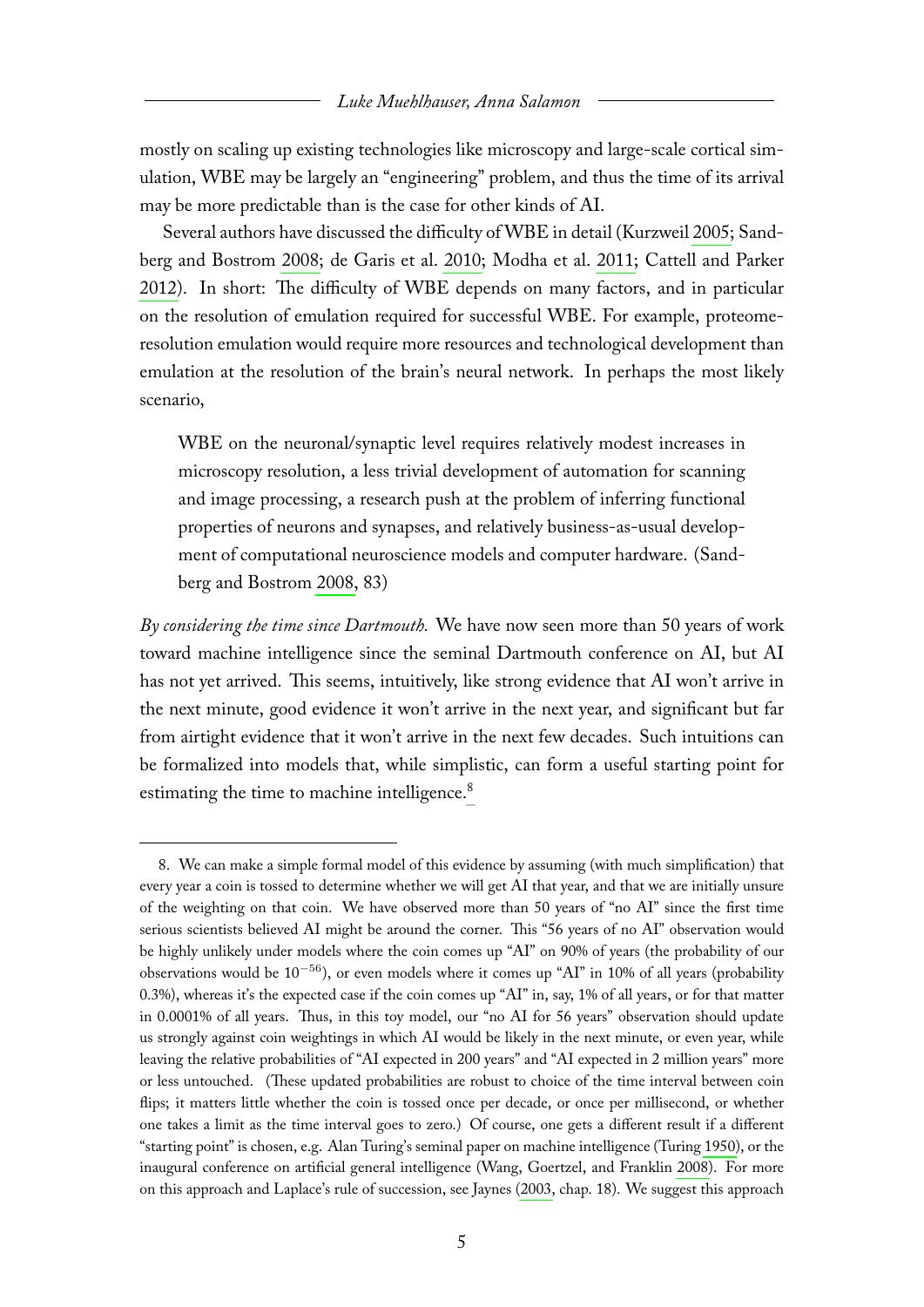*By tracking progress in machine intelligence.* Some people intuitively estimate the time until AI by asking what proportion of human abilities today's software can match, and how quickly machines are catching up.<sup>[9](#page-6-0)</sup> However, it is not clear how to divide up the space of "human abilities," nor how much each one matters. We also don't know if progress in machine intelligence will be linear, exponential, or otherwise. Watching an infant's progress in learning calculus might lead one to infer the child will not learn it until the year 3000, until suddenly the child learns it in a spurt at age 17. Still, it may be worth asking whether a measure can be found for which both: (a) progress is predictable enough to extrapolate; and (b) when performance rises to a certain level, we can expect AI.

*By extrapolating from evolution.* Evolution managed to create intelligence without using intelligence to do so. Perhaps this fact can help us establish an upper bound on the difficulty of creating AI (Chalmers [2010;](#page-19-0) Moravec [1976,](#page-22-7) [1998,](#page-22-8) [1999\)](#page-22-9), though this approach is complicated by observation selection effects (Shulman and Bostrom [2012\)](#page-25-7).

*By estimating progress in scientific research output.* Imagine a man digging a ten-kilometer ditch. If he digs 100 meters in one day, you might predict the ditch will be finished in 100 days. But what if 20 more diggers join him, and they are all given backhoes? Now the ditch might not take so long. Analogously, when predicting progress toward AI it may be useful to consider not how much progress is made per year, but instead how much progress is made per unit of research effort, and how many units of research effort we can expect to be applied to the problem in the coming decades.

Unfortunately, we have not yet discovered demonstrably reliable methods for longterm technological forecasting. New methods are being tried (Nagy et al. [2010\)](#page-23-10), but until they prove successful we should be particularly cautious when predicting AI timelines. Below, we attempt a final approach by examining some plausible *speed bumps* and *accelerators* on the path to AI.

#### **2.2. Speed Bumps**

Several factors may decelerate our progress toward the first creation of AI. For example:

*An end to Moore's law.* Though several information technologies have progressed at an exponential or superexponential rate for many decades (Nagy et al. [2011\)](#page-23-11), this trend may not hold for much longer (Mack [2011\)](#page-22-10).

only as a way of generating a prior probability distribution over AI timelines, from which one can then update upon encountering additional evidence.

<span id="page-6-0"></span><sup>9.</sup> Relatedly, Good [\(1970\)](#page-20-2) tried to predict the first creation of AI by surveying past conceptual breakthroughs in AI and extrapolating into the future.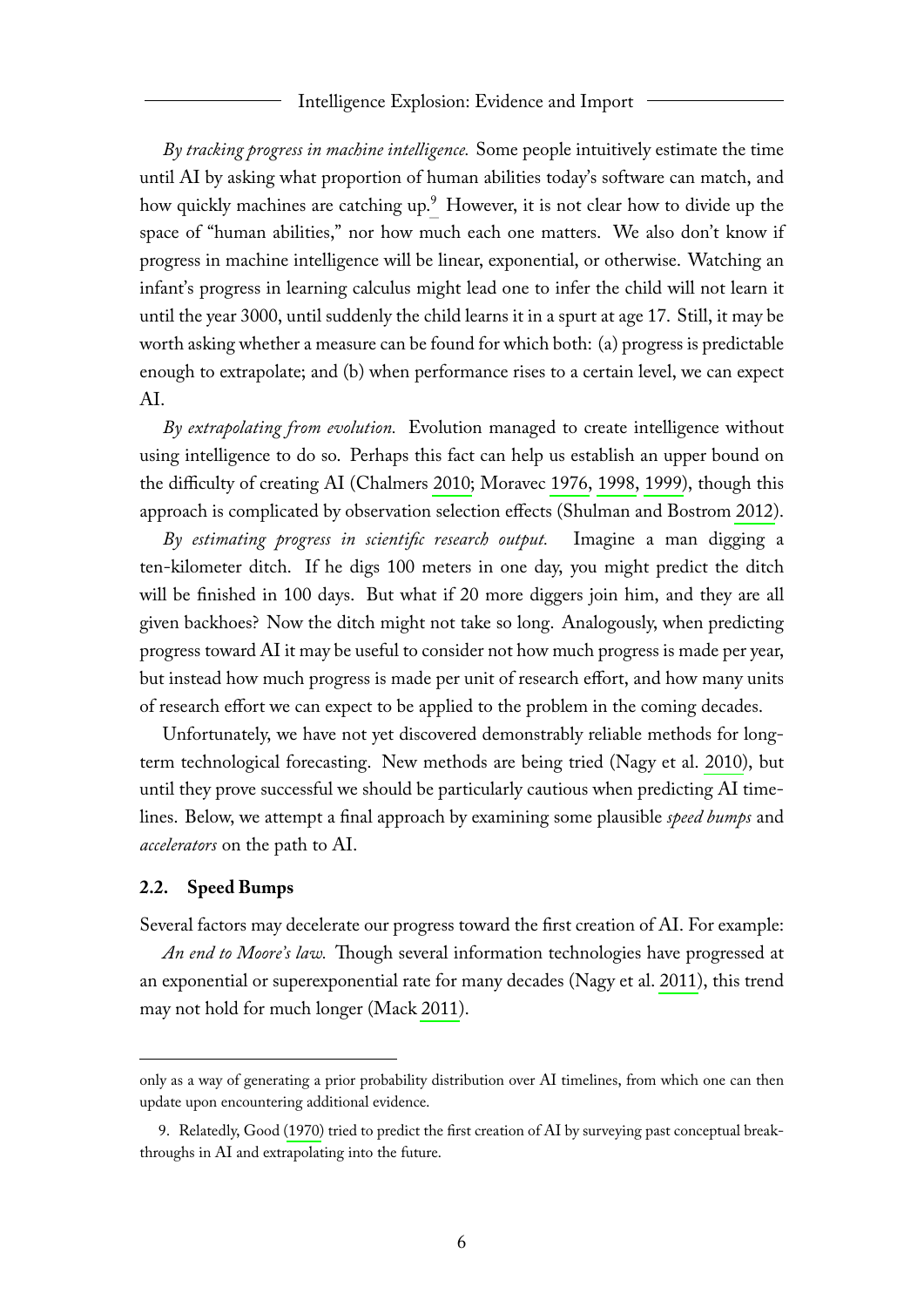*Depletion of low-hanging fruit.* Scientific progress is not only a function of research effort but also of the ease of scientific discovery; in some fields there is pattern of increasing difficulty with each successive discovery (Arbesman [2011;](#page-18-7) Jones [2009\)](#page-21-8). AI may prove to be a field in which new discoveries require far more effort than earlier discoveries.

*Societal collapse.* Various political, economic, technological, or natural disasters may lead to a societal collapse during which scientific progress would not continue (Posner [2004;](#page-23-12) Bostrom and Ćirković [2008\)](#page-18-8).

*Disinclination.* Chalmers [\(2010\)](#page-19-0) and Hutter [\(2012\)](#page-21-0) think the most likely speed bump in our progress toward AI will be disinclination, including active prevention. Perhaps humans will not want to create their own successors. New technologies like "Nanny AI" (Goertzel [2012\)](#page-20-9), or new political alliances like a stable global totalitarianism (Caplan [2008\)](#page-19-8), may empower humans to delay or prevent scientific progress that could lead to the creation of AI.

## **2.3. Accelerators**

Other factors, however, may accelerate progress toward AI:

*More hardware.* For at least four decades, computing power<sup>[10](#page-7-0)</sup> has increased exponentially, roughly in accordance with Moore's law.[11](#page-7-1) Experts disagree on how much longer Moore's law will hold (Mack [2011;](#page-22-10) Lundstrom [2003\)](#page-22-11), but even if hardware advances more slowly than exponentially, we can expect hardware to be far more powerful in a few decades than it is now.[12](#page-7-2) More hardware doesn't by itself give us machine intelligence, but it contributes to the development of machine intelligence in several ways:

Powerful hardware may improve performance simply by allowing existing "brute force" solutions to run faster (Moravec [1976\)](#page-22-7). Where such solutions do not yet exist, researchers might be incentivized to quickly develop them given abundant hardware to exploit. Cheap computing may enable much more extensive experimentation in algorithm design, tweaking parameters or using methods such as genetic algorithms. Indirectly, computing may enable

<span id="page-7-0"></span><sup>10.</sup> The technical measure predicted by Moore's law is the density of components on an integrated circuit, but this is closely tied to the price-performance of computing power.

<span id="page-7-2"></span><span id="page-7-1"></span><sup>11.</sup> For important qualifications, see Nagy et al. [\(2010\)](#page-23-10) and Mack [\(2011\)](#page-22-10).

<sup>12.</sup> Quantum computing may also emerge during this period. Early worries that quantum computing may not be feasible have been overcome, but it is hard to predict whether quantum computing will contribute significantly to the development of machine intelligence because progress in quantum computing depends heavily on relatively unpredictable insights in quantum algorithms and hardware (Rieffel and Polak [2011\)](#page-24-5).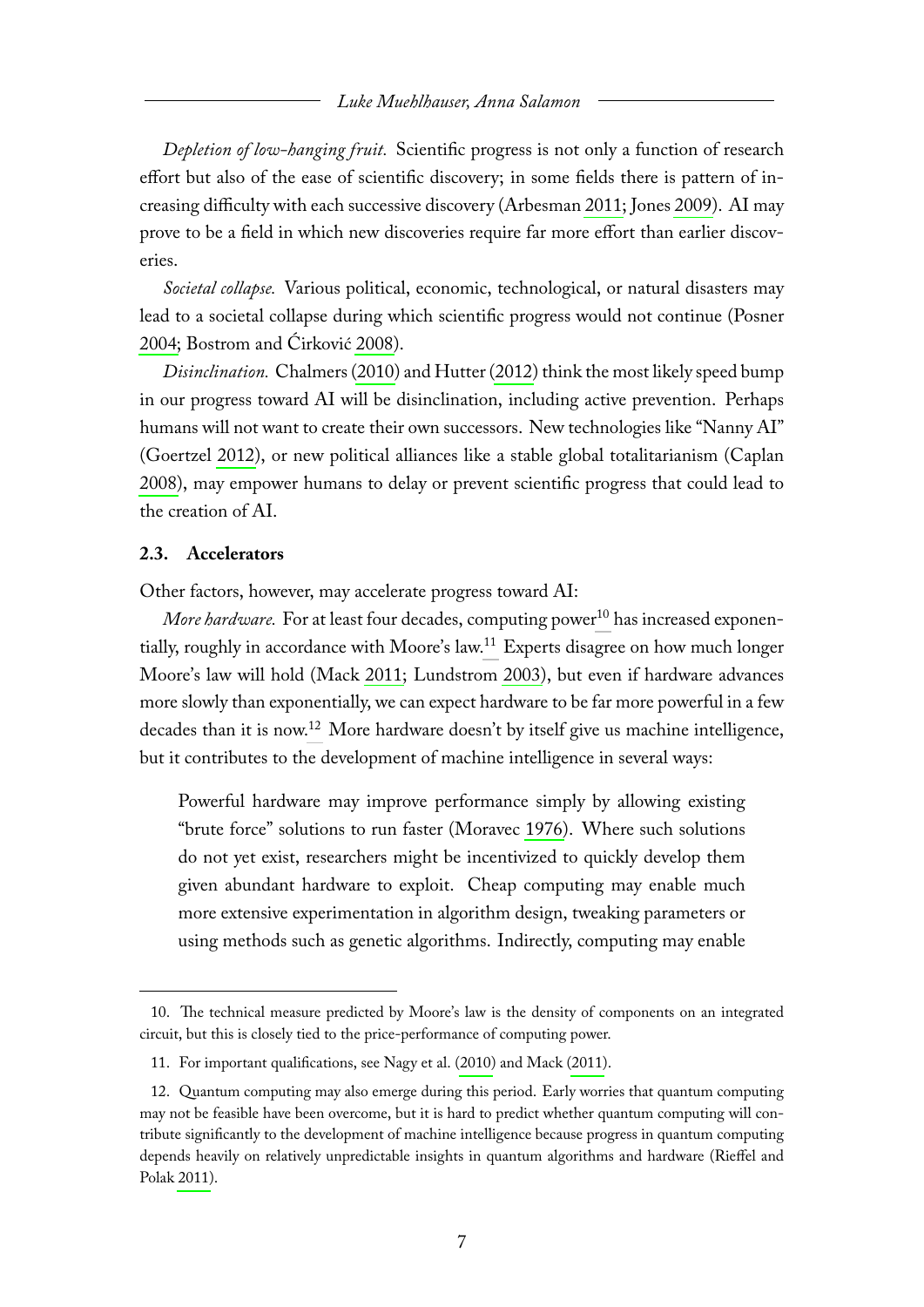the production and processing of enormous datasets to improve AI performance (Halevy, Norvig, and Pereira [2009\)](#page-20-10), or result in an expansion of the information technology industry and the quantity of researchers in the field. (Shulman and Sandberg [2010\)](#page-25-10)

*Better algorithms.* Often, mathematical insights can reduce the computation time of a program by many orders of magnitude without additional hardware. For example, IBM's Deep Blue played chess at the level of world champion Garry Kasparov in 1997 using about 1.5 trillion instructions per second (TIPS), but a program called Deep Junior did it in 2003 using only 0.015 TIPS. Thus, the computational efficiency of the chess algorithms increased by a factor of 100 in only six years (Richards and Shaw [2004\)](#page-24-6).

*Massive datasets.* The greatest leaps forward in speech recognition and translation software have come not from faster hardware or smarter hand-coded algorithms, but from access to massive data sets of human-transcribed and human-translated words (Halevy, Norvig, and Pereira [2009\)](#page-20-10). Datasets are expected to increase greatly in size in the coming decades, and several technologies promise to actually *outpace* "Kryder's law" (Kryder and Kim [2009\)](#page-21-9), which states that magnetic disk storage density doubles approximately every 18 months (Walter [2005\)](#page-26-8).

*Progress in psychology and neuroscience.* Cognitive scientists have uncovered many of the brain's algorithms that contribute to human intelligence (Trappenberg [2009;](#page-25-11) Ashby and Helie [2011\)](#page-18-9). Methods like neural networks (imported from neuroscience) and reinforcement learning (inspired by behaviorist psychology) have already resulted in significant AI progress, and experts expect this insight-transfer from neuroscience to AI to continue and perhaps accelerate (Van der Velde [2010;](#page-25-12) Schierwagen [2011;](#page-24-7) Floreano and Mattiussi [2008;](#page-19-9) de Garis et al. [2010;](#page-19-6) Krichmar and Wagatsuma [2011\)](#page-21-10).

*Accelerated science.* A growing First World will mean that more researchers at wellfunded universities will be conducting research relevant to machine intelligence. The world's scientific output (in publications) grew by one third from 2002 to 2007 alone, much of this driven by the rapid growth of scientific output in developing nations like China and India (Royal Society [2011\)](#page-24-8).<sup>[13](#page-8-0)</sup> Moreover, new tools can accelerate particular fields, just as fMRI accelerated neuroscience in the 1990s, and the effectiveness of scientists themselves can potentially be increased with cognitive enhancement pharmaceuticals (Bostrom and Sandberg [2009\)](#page-18-10), and brain-computer interfaces that allow direct neural access to large databases (Groß [2009\)](#page-20-11). Finally, new collaborative tools like blogs

<span id="page-8-0"></span><sup>13.</sup> On the other hand, some worry (Pan et al. [2005\)](#page-23-13), that the rates of scientific fraud and publication bias may currently be higher in China and India than in the developed world.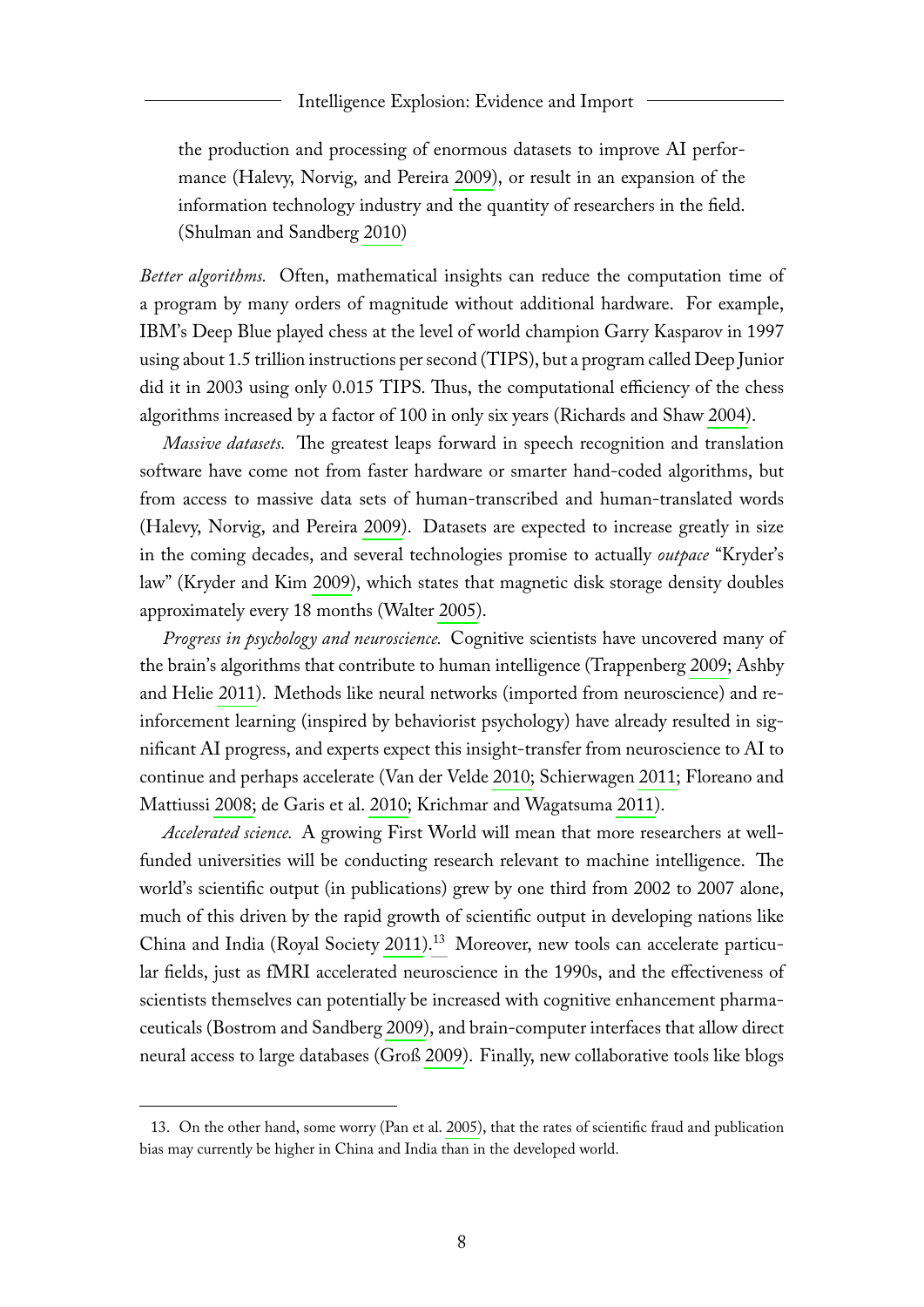and Google Scholar are already yielding results such as the Polymath Project, which is rapidly and collaboratively solving open problems in mathematics (Nielsen [2011\)](#page-23-9).<sup>[14](#page-9-0)</sup>

*Economic incentive.* As the capacities of "narrow AI" programs approach the capacities of humans in more domains (Koza [2010\)](#page-21-11), there will be increasing demand to replace human workers with cheaper, more reliable machine workers (Hanson [2008,](#page-20-12) [1998;](#page-20-13) Kaas et al. [2010;](#page-21-12) Brynjolfsson and McAfee [2011\)](#page-19-10).

*First-mover incentives.* Once AI looks to be within reach, political and private actors will see substantial advantages in building AI first. AI could make a small group more powerful than the traditional superpowers—a case of "bringing a gun to a knife fight." The race to AI may even be a "winner take all" scenario. Thus, political and private actors who realize that AI is within reach may devote substantial resources to developing AI as quickly as possible, provoking an AI arms race (Gubrud [1997\)](#page-20-14).

#### **2.4. How Long, Then, Before AI?**

So, when will we create AI? Any predictions on the matter must have wide error bars. Given the history of confident false predictions about AI (Crevier [1993\)](#page-19-5), and AI's potential speed bumps, it seems misguided to be 90% confident that AI will succeed in the coming century. But 90% confidence that AI will *not* arrive before the end of the century also seems wrong, given that: (a) many difficult AI breakthroughs have now been made, (b) several factors, such as automated science and first-mover incentives, may well accelerate progress toward AI, and (c) whole brain emulation seems to be possible and have a more predictable development than *de novo* AI. Thus, we think there is a significant probability that AI will be created this century. This claim is not scientific—the field of technological forecasting is not yet advanced enough for that—but we believe our claim is reasonable.

The creation of human-level AI would have serious repercussions, such as the displacement of most or all human workers (Brynjolfsson and McAfee [2011\)](#page-19-10). But if AI is likely to lead to machine superintelligence, as we argue next, the implications could be even greater.

<span id="page-9-0"></span><sup>14.</sup> Also, a process called "iterated embryo selection" (Uncertain Future [2012\)](#page-25-13), could be used to produce an entire generation of scientists with the cognitive capabilities of Albert Einstein or John von Neumann, thus accelerating scientific progress and giving a competitive advantage to nations which choose to make use of this possibility.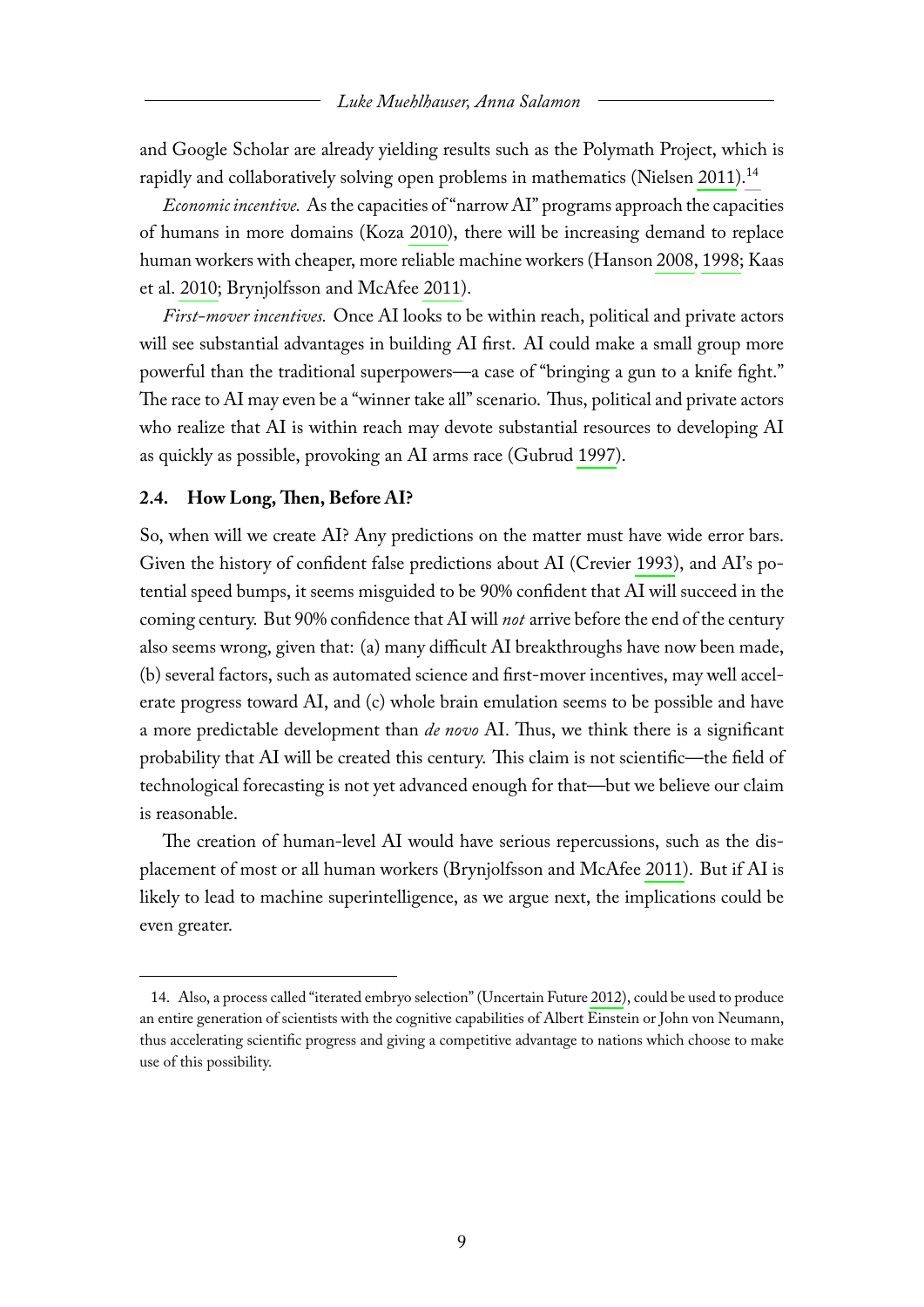# **3. From AI to Machine Superintelligence**

It seems unlikely that humans are near the ceiling of possible intelligences, rather than simply being the first such intelligence that happened to evolve. Computers far outperform humans in many narrow niches (e.g. arithmetic, chess, memory size), and there is reason to believe that similar large improvements over human performance are possible for general reasoning, technology design, and other tasks of interest. As occasional AI critic Jack Schwartz [\(1987\)](#page-25-14) wrote:

If artificial intelligences can be created at all, there is little reason to believe that initial successes could not lead swiftly to the construction of artificial superintelligences able to explore significant mathematical, scientific, or engineering alternatives at a rate far exceeding human ability, or to generate plans and take action on them with equally overwhelming speed. Since man's nearmonopoly of all higher forms of intelligence has been one of the most basic facts of human existence throughout the past history of this planet, such developments would clearly create a new economics, a new sociology, and a new history.

Why might AI "lead swiftly" to machine superintelligence? Below we consider some reasons.

## **3.1. AI Advantages**

Below we list a few AI advantages that may allow AIs to become not only vastly more intelligent than any human, but also more intelligent than all of biological humanity (Sotala [2012;](#page-25-15) Legg [2008\)](#page-21-2). Many of these are unique to *machine* intelligence, and that is why we focus on intelligence explosion from AI rather than from biological cognitive enhancement (Sandberg [2011\)](#page-24-9).

*Increased computational resources.* The human brain uses 85–100 billion neurons. This limit is imposed by evolution-produced constraints on brain volume and metabolism. In contrast, a machine intelligence could use scalable computational resources (imagine a "brain" the size of a warehouse). While algorithms would need to be changed in order to be usefully scaled up, one can perhaps get a rough feel for the potential impact here by noting that humans have about 3.5 times the brain size of chimps (Schoenemann [1997\)](#page-25-16), and that brain size and IQ correlate positively in humans, with a correlation coefficient of about 0.35 (McDaniel [2005\)](#page-22-12). One study suggested a similar correlation between brain size and cognitive ability in rats and mice (Anderson [1993\)](#page-18-11).<sup>[15](#page-10-0)</sup>

<span id="page-10-0"></span><sup>15.</sup> Note that given the definition of intelligence we are using, greater computational resources would not give a machine more "intelligence" but instead more "optimization power."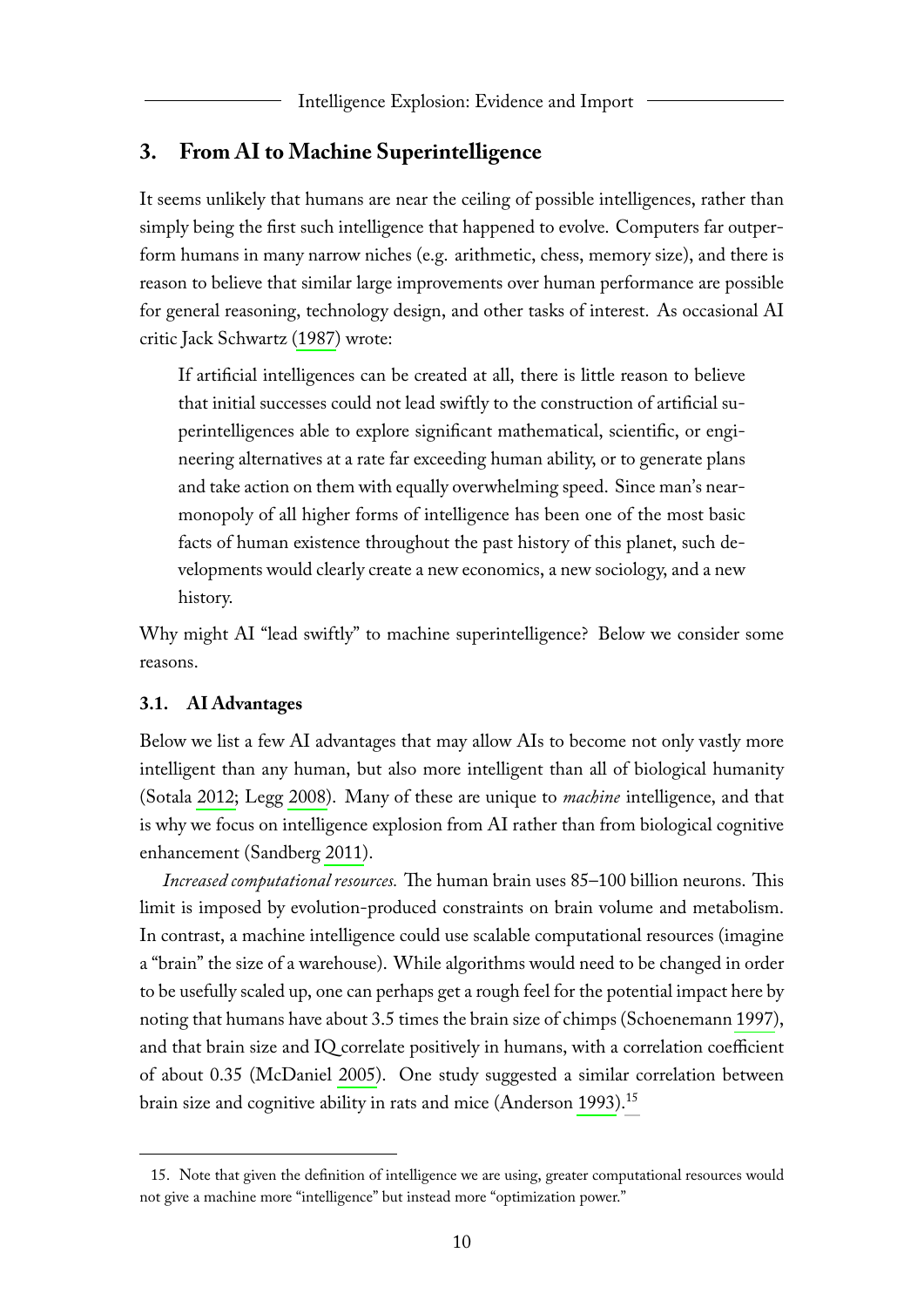*Communication speed.* Axons carry spike signals at 75 meters per second or less (Kandel, Schwartz, and Jessell [2000\)](#page-21-13). That speed is a fixed consequence of our physiology. In contrast, software minds could be ported to faster hardware, and could therefore process information more rapidly. (Of course, this also depends on the efficiency of the algorithms in use; faster hardware compensates for less efficient software.)

*Increased serial depth.* Due to neurons' slow firing speed, the human brain relies on massive parallelization and is incapable of rapidly performing any computation that requires more than about 100 sequential operations (Feldman and Ballard [1982\)](#page-19-11). Perhaps there are cognitive tasks that could be performed more efficiently and precisely if the brain's ability to support parallelizable pattern-matching algorithms were supplemented by support for longer sequential processes. In fact, there are many known algorithms for which the best parallel version uses far more computational resources than the best serial algorithm, due to the overhead of parallelization.<sup>[16](#page-11-0)</sup>

*Duplicability.* Our research colleague Steve Rayhawk likes to describe AI as "instant intelligence; just add hardware!" What Rayhawk means is that, while it will require extensive research to design the first AI, creating additional AIs is just a matter of copying software. The population of digital minds can thus expand to fill the available hardware base, perhaps rapidly surpassing the population of biological minds.

Duplicability also allows the AI population to rapidly become dominated by newly built AIs, with new skills. Since an AI's skills are stored digitally, its exact current state can be copied,[17](#page-11-1) including memories and acquired skills—similar to how a "system state" can be copied by hardware emulation programs or system backup programs. A human who undergoes education increases only his or her own performance, but an AI that becomes 10% better at earning money (per dollar of rentable hardware) than other AIs can be used to replace the others across the hardware base—making each copy 10% more efficient.[18](#page-11-2)

*Editability.* Digitality opens up more parameters for controlled variation than is possible with humans. We can put humans through job-training programs, but we can't perform precise, replicable neurosurgeries on them. Digital workers would be more editable than human workers are. Consider first the possibilities from whole brain emulation. We know that transcranial magnetic stimulation (TMS) applied to one part of

<span id="page-11-1"></span><span id="page-11-0"></span><sup>16.</sup> For example see Omohundro [\(1987\)](#page-23-14).

<sup>17.</sup> If the first self-improving AIs at least partially require quantum computing, the system states of these AIs might not be directly copyable due to the no-cloning theorem (Wootters and Zurek [1982\)](#page-26-9).

<span id="page-11-2"></span><sup>18.</sup> Something similar is already done with technology-enabled business processes. When the pharmacy chain CVS improves its prescription-ordering system, it can copy these improvements to more than 4,000 of its stores, for immediate productivity gains (McAfee and Brynjolfsson [2008\)](#page-22-13).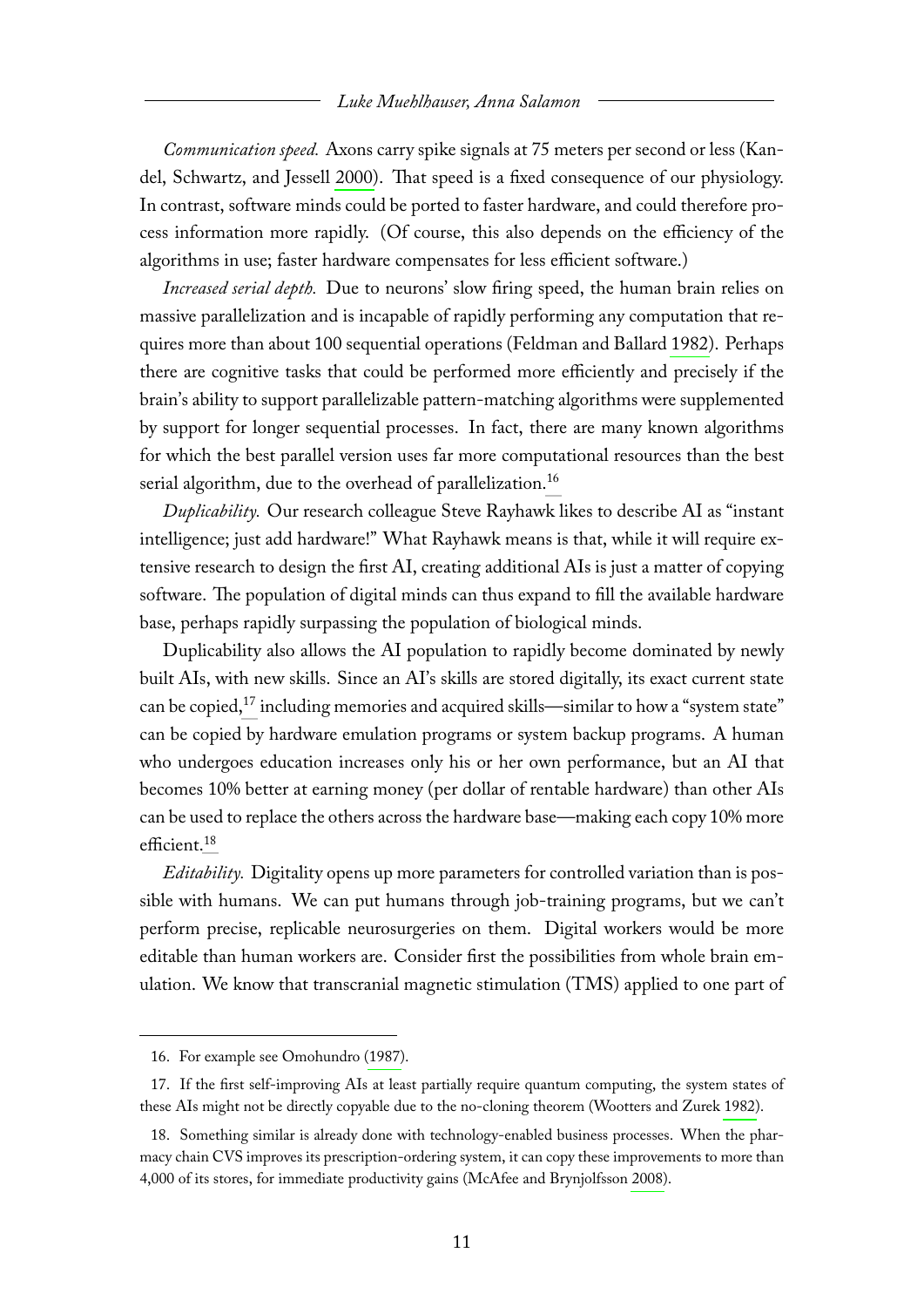the prefrontal cortex can improve working memory (Fregni et al. [2005\)](#page-19-12). Since TMS works by temporarily decreasing or increasing the excitability of populations of neurons, it seems plausible that decreasing or increasing the "excitability" parameter of certain populations of (virtual) neurons in a digital mind would improve performance. We could also experimentally modify dozens of other whole brain emulation parameters, such as simulated glucose levels, undifferentiated (virtual) stem cells grafted onto particular brain modules such as the motor cortex, and rapid connections across different parts of the brain.<sup>[19](#page-12-0)</sup> Secondly, a modular, transparent AI could be even more directly editable than a whole brain emulation—possibly via its source code. (Of course, such possibilities raise ethical concerns.)

*Goal coordination.* Let us call a set of AI copies or near-copies a "copy clan." Given shared goals, a copy clan would not face certain goal coordination problems that limit human effectiveness (J. W. Friedman [1994\)](#page-19-13). A human cannot use a hundredfold salary increase to purchase a hundredfold increase in productive hours per day. But a copy clan, if its tasks are parallelizable, could do just that. Any gains made by such a copy clan, or by a human or human organization controlling that clan, could potentially be invested in further AI development, allowing initial advantages to compound.

*Improved rationality.* Some economists model humans as *Homo economicus*: selfinterested rational agents who do what they believe will maximize the fulfillment of their goals (M. Friedman [1953\)](#page-20-15). On the basis of behavioral studies, though, Schneider (2010) points out that we are more akin to Homer Simpson: we are irrational beings that lack consistent, stable goals (Schneider [2010;](#page-25-17) Cartwright [2011\)](#page-19-14). But imagine if you *were* an instance of *Homo economicus*. You could stay on a diet, spend the optimal amount of time learning which activities will achieve your goals, and then follow through on an optimal plan, no matter how tedious it was to execute. Machine intelligences of many types could be written to be vastly more rational than humans, and thereby accrue the benefits of rational thought and action. The rational agent model (using Bayesian probability theory and expected utility theory) is a mature paradigm in current AI design (Hutter [2005;](#page-21-14) Russell and Norvig [2010,](#page-24-10) ch. 2).

These AI advantages suggest that AIs will be *capable* of far surpassing the cognitive abilities and optimization power of humanity as a whole, but will they be *motivated* to do so? Though it is difficult to predict the specific motivations of advanced AIs, we can make some predictions about convergent instrumental goals—instrumental goals useful for the satisfaction of almost any final goals.

<span id="page-12-0"></span><sup>19.</sup> Many suspect that the slowness of cross-brain connections has been a major factor limiting the usefulness of large brains (Fox [2011\)](#page-19-15).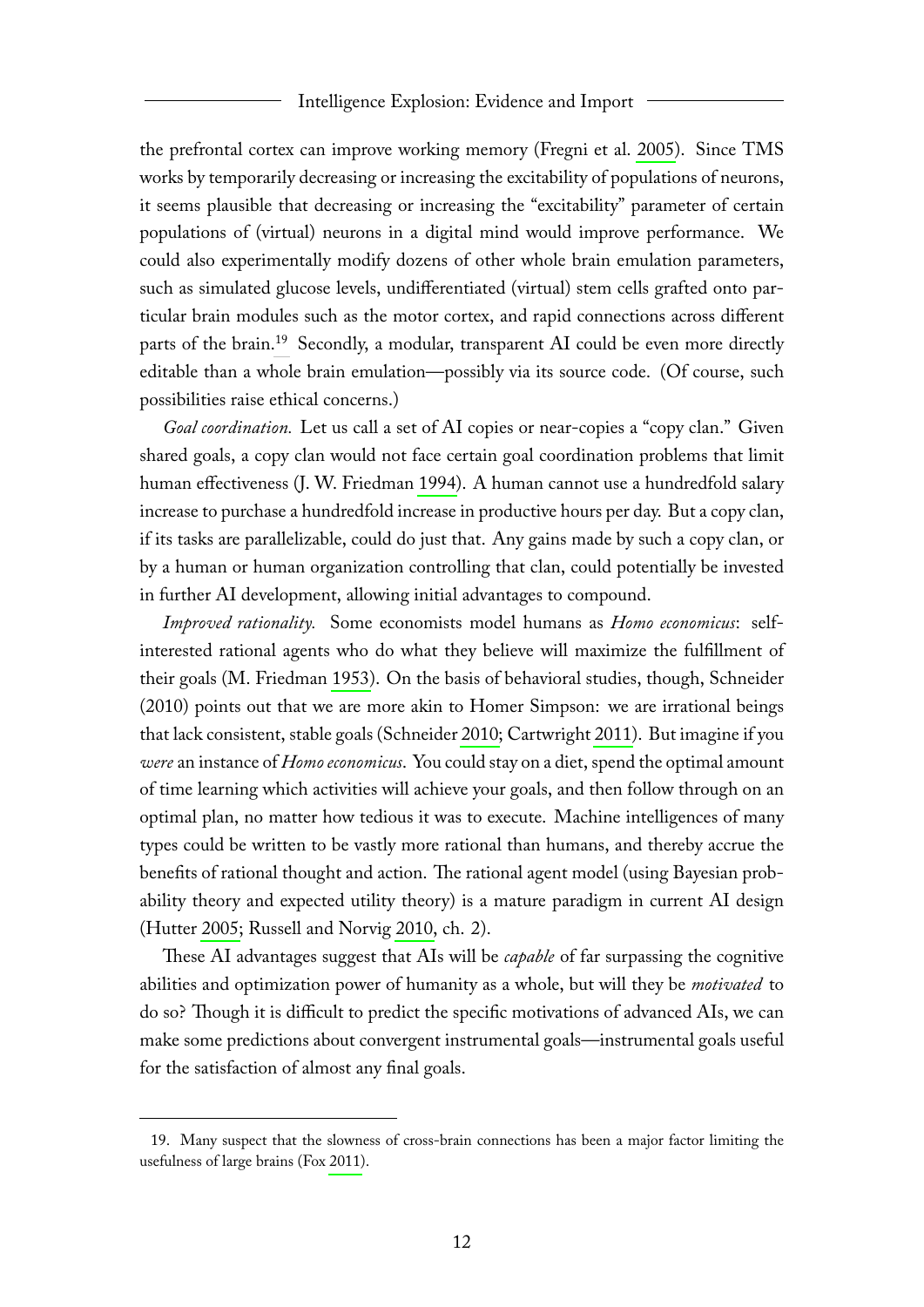# **3.2. Instrumentally Convergent Goals**

Omohundro [\(2007,](#page-23-15) [2008,](#page-23-16) [2012\)](#page-23-17) and Bostrom [\(forthcoming\)](#page-18-0) argue that there are several instrumental goals that will be pursued by almost any advanced intelligence because those goals are useful intermediaries to the achievement of almost any set of final goals. For example:

- 1. An AI will want to preserve itself because if it is destroyed it won't be able to act in the future to maximize the satisfaction of its present final goals.
- 2. An AI will want to preserve the content of its current final goals because if the content of its final goals is changed it will be less likely to act in the future to maximize the satisfaction of its present final goals.<sup>[20](#page-13-0)</sup>
- 3. An AI will want to improve its own rationality and intelligence because this will improve its decision-making, and thereby increase its capacity to achieve its goals.
- 4. An AI will want to acquire as many resources as possible, so that these resources can be transformed and put to work for the satisfaction of the AI's final and instrumental goals.

Later we shall see why these convergent instrumental goals suggest that the default outcome from advanced AI is human extinction. For now, let us examine the mechanics of AI self-improvement.

# **3.3. Intelligence Explosion**

The convergent instrumental goal for self-improvement has a special consequence. Once human programmers build an AI with a better-than-human *capacity* for AI design, the instrumental goal for self-improvement may motivate a positive feedback loop of self-enhancement.<sup>[21](#page-13-1)</sup> Now when the machine intelligence improves itself, it improves the intelligence that does the improving. Thus, if mere human efforts suffice to produce machine intelligence this century, a large population of greater-than-human machine intelligences may be able to create a rapid cascade of self-improvement cycles, enabling

<span id="page-13-0"></span><sup>20.</sup> Bostrom [\(2012\)](#page-18-12) lists a few special cases in which an AI may wish to modify the content of its final goals.

<span id="page-13-1"></span><sup>21.</sup> When the AI can perform 10% of the AI design tasks and do them at superhuman speed, the remaining 90% of AI design tasks act as bottlenecks. However, if improvements allow the AI to perform 99% of AI design tasks rather than 98%, this change produces a much larger impact than when improvements allowed the AI to perform 51% of AI design tasks rather than 50% (Hanson [1998\)](#page-20-13). And when the AI can perform 100% of AI design tasks rather than 99% of them, this removes altogether the bottleneck of tasks done at slow human speeds.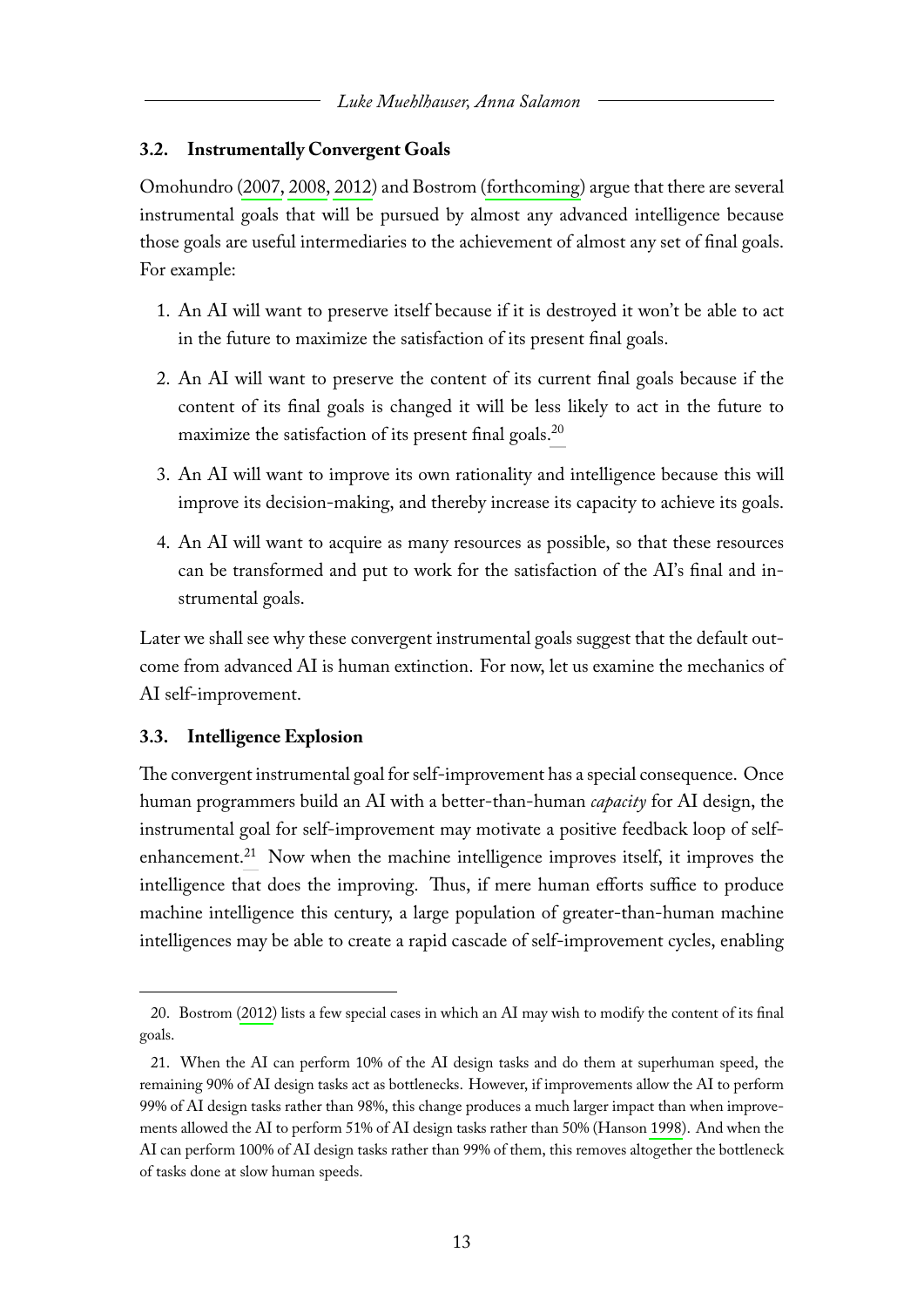a rapid transition to machine superintelligence. Chalmers [\(2010\)](#page-19-0) discusses this process in some detail, so here we make only a few additional points.

The term "self," in phrases like "recursive self-improvement" or "when the machine intelligence improves itself," is something of a misnomer. The machine intelligence could conceivably edit its own code while it is running (Schmidhuber [2007;](#page-24-11) Schaul and Schmidhuber [2010\)](#page-24-12), but it could also create new intelligences that run independently. Alternatively, several AIs (perhaps including WBEs) could work together to design the next generation of AIs. Intelligence explosion could come about through "self "-improvement or through other-AI improvement.

Once sustainable machine self-improvement begins, AI development need not proceed at the normal pace of human technological innovation. There is, however, significant debate over how fast or local this "takeoff" would be (Hanson and Yudkowsky [2008;](#page-21-15) Loosemore and Goertzel [2011;](#page-22-14) Bostrom, [forthcoming\)](#page-18-0), and also about whether intelligence explosion would result in a stable equilibrium of multiple machine superintelligences or instead a machine "singleton" (Bostrom [2006\)](#page-18-13). We will not discuss these complex issues here.

## **4. Consequences of Machine Superintelligence**

If machines greatly surpass human levels of intelligence—that is, surpass humanity's capacity for efficient cross-domain optimization—we may find ourselves in a position analogous to that of the apes who watched as humans invented fire, farming, writing, science, guns and planes and then took over the planet. (One salient difference would be that no single ape witnessed the entire saga, while we might witness a shift to machine dominance within a single human lifetime.) Such machines would be superior to us in manufacturing, harvesting resources, scientific discovery, social aptitude, and strategic action, among other capacities. We would not be in a position to negotiate with them, just as neither chimpanzees nor dolphins are in a position to negotiate with humans.

Moreover, intelligence can be applied in the pursuit of any goal. As Bostrom [\(2012\)](#page-18-12) argues, making AIs more intelligent will not make them want to change their goal systems—indeed, AIs will be motivated to *preserve* their initial goals. Making AIs more intelligent will only make them more capable of achieving their original final goals, whatever those are.<sup>[22](#page-14-0)</sup>

This brings us to the central feature of AI risk: Unless an AI is specifically programmed to preserve what humans value, it may destroy those valued structures (in-

<span id="page-14-0"></span><sup>22.</sup> This may be less true for early-generation WBEs, but Omohundro [\(2007\)](#page-23-15) argues that AIs will converge upon being optimizing agents, which exhibit a strict division between goals and cognitive ability.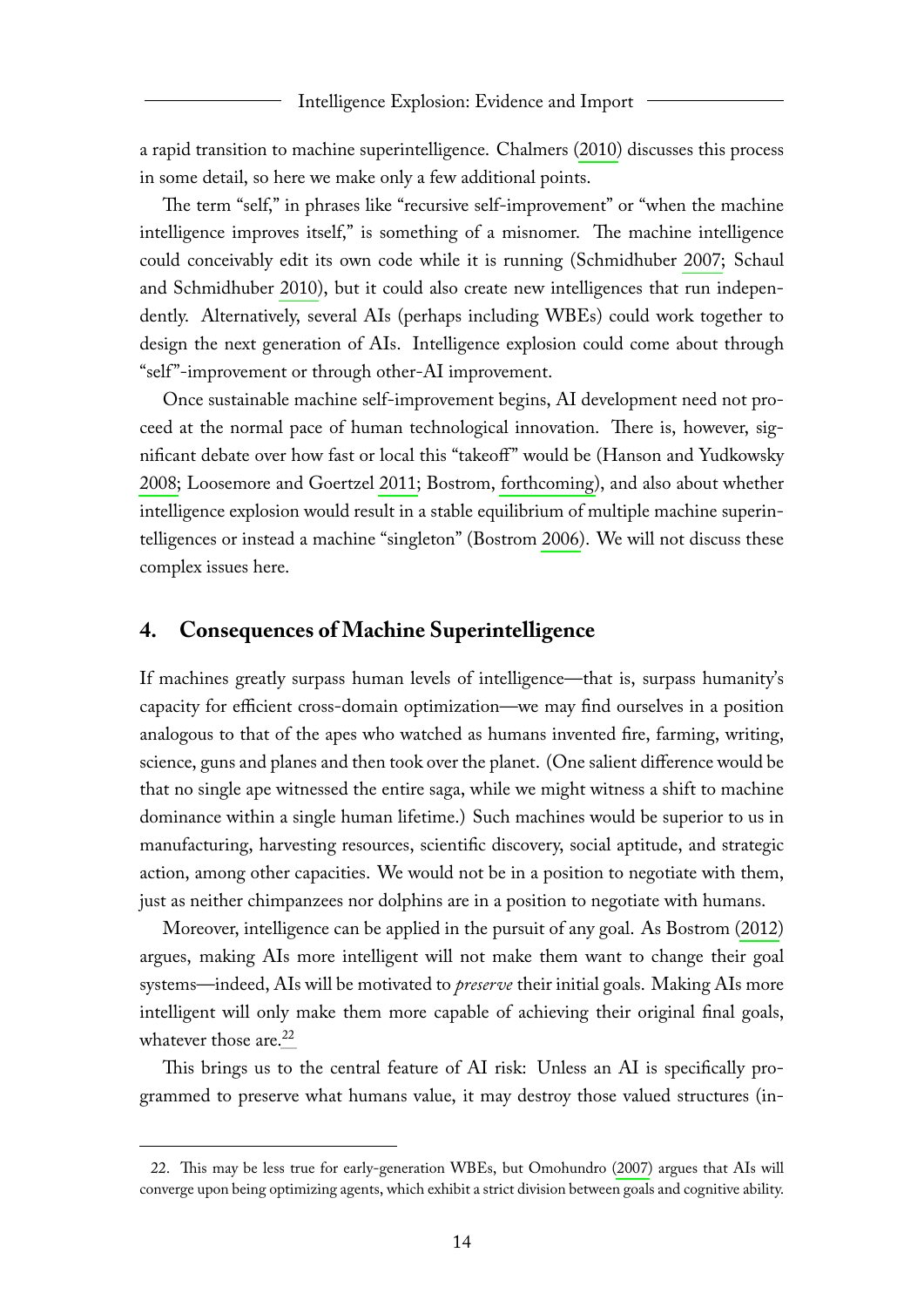cluding humans) *incidentally*. As Yudkowsky [\(2008a\)](#page-26-2) puts it, "the AI does not love you, nor does it hate you, but you are made of atoms it can use for something else."

## **4.1. Achieving a Controlled Intelligence Explosion**

How, then, can we give AIs desirable goals before they self-improve beyond our ability to control them or negotiate with them?<sup>[23](#page-15-0)</sup> WBEs and other brain-inspired AIs running on human-derived "spaghetti code" may not have a clear "slot" in which to specify desirable goals (Marcus [2008\)](#page-22-15). The same may also be true of other "opaque" AI designs, such as those produced by evolutionary algorithms—or even of more transparent AI designs. Even if an AI had a transparent design with a clearly definable utility function,  $24$  would we know how to give it desirable goals? Unfortunately, specifying what humans value may be extraordinarily difficult, given the complexity and fragility of human preferences (Yudkowsky [2011;](#page-26-10) Muehlhauser and Helm [2012\)](#page-23-5), and allowing an AI to *learn* desirable goals from reward and punishment may be no easier (Yudkowsky [2008a\)](#page-26-2). If this is correct, then the creation of self-improving AI may be detrimental *by default* unless we first solve the problem of how to build an AI with a stable, desirable utility function—a "Friendly AI" (Yudkowsky [2001\)](#page-26-11).[25](#page-15-2)

But suppose it is possible to build a Friendly AI (FAI) capable of radical selfimprovement. Normal projections of economic growth allow for great discoveries relevant to human welfare to be made eventually—but a Friendly AI could make those discoveries much sooner. A benevolent machine superintelligence could, as Bostrom [\(2003\)](#page-18-4) writes, "create opportunities for us to vastly increase our own intellectual and emotional capabilities, and it could assist us in creating a highly appealing experiential world in which we could live lives devoted [to] joyful game-playing, relating to each other, experiencing, personal growth, and to living closer to our ideals."

<span id="page-15-0"></span><sup>23.</sup> Hanson [\(2012\)](#page-21-16) reframes the problem, saying that "we should expect that a simple continuation of historical trends will eventually end up [producing] an 'intelligence explosion' scenario. So there is little need to consider [Chalmers'] more specific arguments for such a scenario. And the inter-generational conflicts that concern Chalmers in this scenario are generic conflicts that arise in a wide range of past, present, and future scenarios. Yes, these are conflicts worth pondering, but Chalmers offers no reasons why they are interestingly different in a 'singularity' context." We briefly offer just one reason why the "inter-generational conflicts" arising from a transition of power from humans to superintelligent machines are interestingly different from previous the inter-generational conflicts: as Bostrom [\(2002\)](#page-18-14) notes, the singularity may cause the extinction not just of people groups but of the entire human species. For a further reply to Hanson, see Chalmers [\(2012\)](#page-19-1).

<span id="page-15-1"></span><sup>24.</sup> A utility function assigns numerical utilities to outcomes such that outcomes with higher utilities are always preferred to outcomes with lower utilities (Mehta [1998\)](#page-22-16).

<span id="page-15-2"></span><sup>25.</sup> It may also be an option to constrain the first self-improving AIs just long enough to develop a Friendly AI before they cause much damage.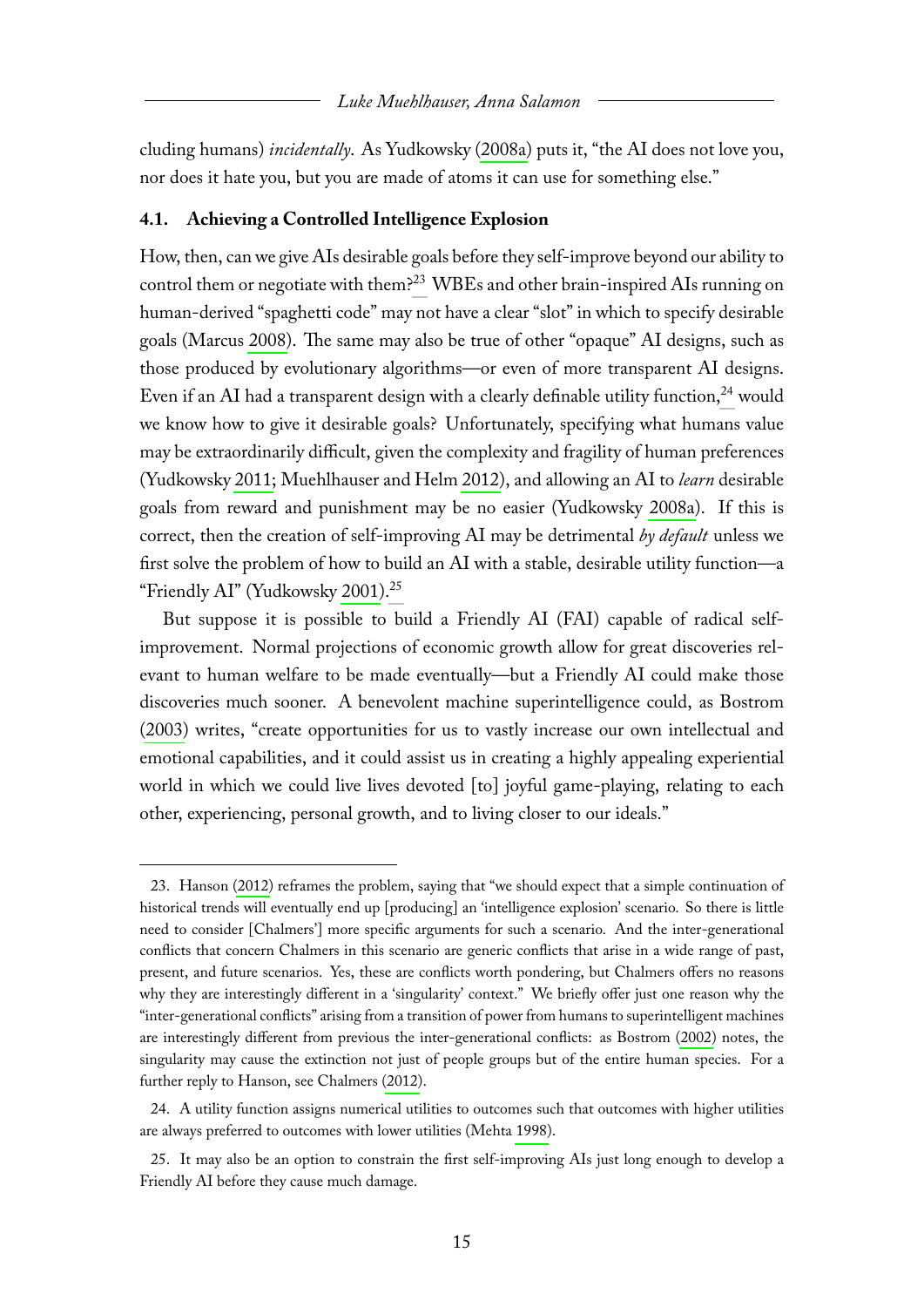Thinking that FAI may be too difficult, Goertzel [\(2012\)](#page-20-9) proposes a global "Nanny AI" that would "forestall a full-on Singularity for a while, . . . giving us time to figure out what kind of Singularity we really want to build and how." Goertzel and others working on AI safety theory would very much appreciate the extra time to solve the problems of AI safety before the first self-improving AI is created, but your authors suspect that Nanny AI is "FAI-complete," or nearly so. That is, in order to build Nanny AI, you may need to solve all the problems required to build full-blown Friendly AI, for example the problem of specifying precise goals (Yudkowsky [2011;](#page-26-10) Muehlhauser and Helm [2012\)](#page-23-5), and the problem of maintaining a stable utility function under radical self-modification, including updates to the AI's internal ontology (de Blanc [2011\)](#page-19-16).

The approaches to controlled intelligence explosion we have surveyed so far attempt to constrain an AI's goals, but others have suggested a variety of "external" constraints for goal-directed AIs: physical and software confinement (Chalmers [2010;](#page-19-0) Yampolskiy [2012\)](#page-26-12), deterrence mechanisms, and tripwires that shut down an AI if it engages in dangerous behavior. Unfortunately, these solutions would pit human intelligence against superhuman intelligence, and we shouldn't be confident the former would prevail.

Perhaps we could build an AI of limited cognitive ability—say, a machine that only answers questions: an "Oracle AI." But this approach is not without its own dangers (Armstrong, Sandberg, and Bostrom [2012\)](#page-18-15).

Unfortunately, even if these latter approaches worked, they might merely delay AI risk without eliminating it. If one AI development team has successfully built either an Oracle AI or a goal-directed AI under successful external constraints, other AI development teams may not be far from building their own AIs, some of them with less effective safety measures. A Friendly AI with enough lead time, however, could permanently prevent the creation of unsafe AIs.

#### **4.2. What Can We Do About AI Risk?**

Because superhuman AI and other powerful technologies may pose some risk of human extinction ("existential risk"), Bostrom [\(2002\)](#page-18-14) recommends a program of *differential technological development* in which we would attempt "to retard the implementation of dangerous technologies and accelerate implementation of beneficial technologies, especially those that ameliorate the hazards posed by other technologies."

But good outcomes from intelligence explosion appear to depend not only on differential technological development but also, for example, on solving certain kinds of problems in decision theory and value theory before the first creation of AI (Muehlhauser [2011\)](#page-22-17). Thus, we recommend a course of *differential intellectual progress*, which includes differential technological development as a special case.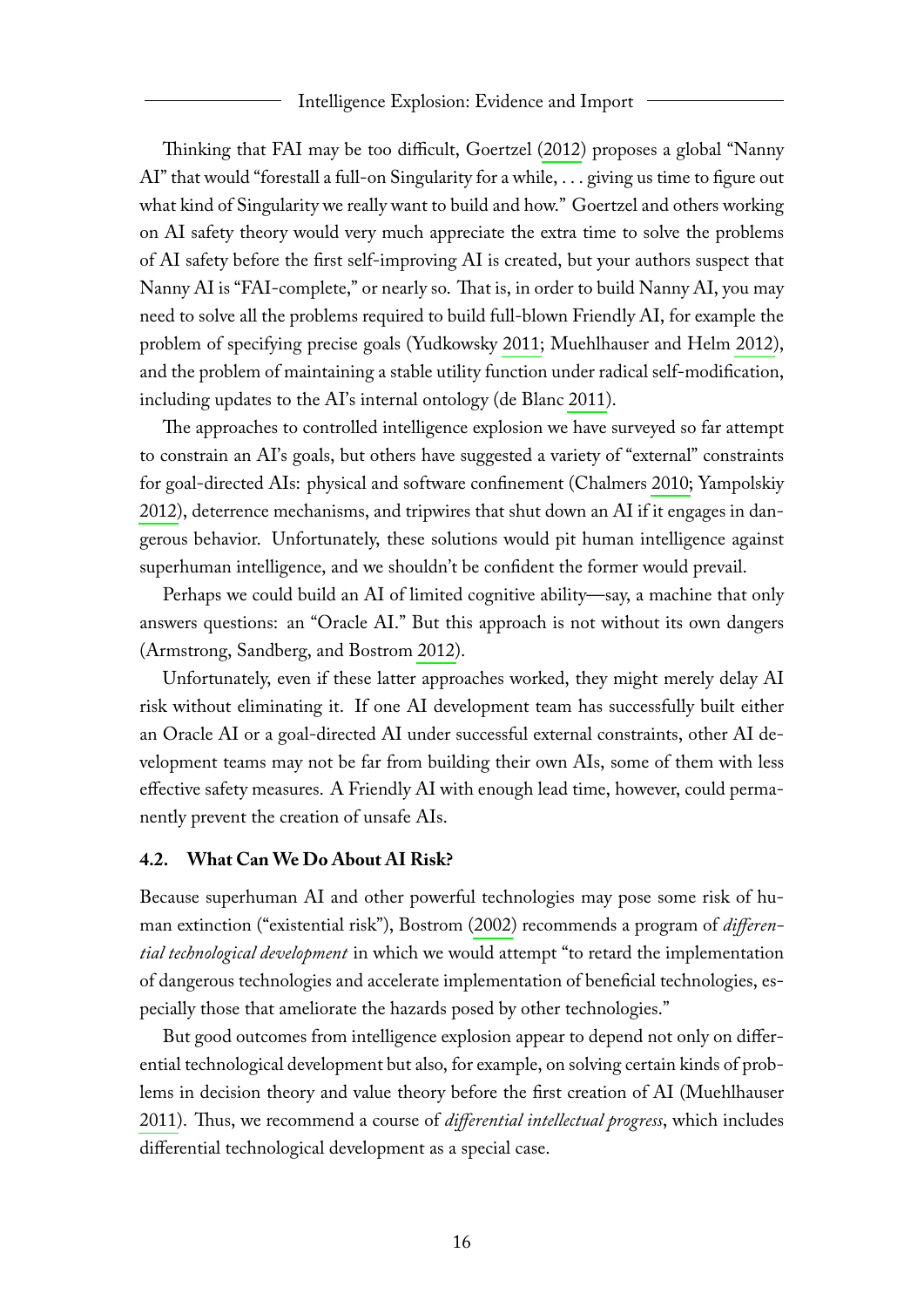Differential intellectual progress consists in prioritizing risk-*reducing* intellectual progress over risk-*increasing* intellectual progress. As applied to AI risks in particular, a plan of differential intellectual progress would recommend that our progress on the scientific, philosophical, and technological problems of AI *safety* outpace our progress on the problems of AI *capability* such that we develop *safe* superhuman AIs before we develop (arbitrary) superhuman AIs. Our first superhuman AI must be a safe superhuman AI, for we may not get a second chance (Yudkowsky [2008a\)](#page-26-2). With AI as with other technologies, we may become victims of "the tendency of technological advance to outpace the social control of technology" (Posner [2004\)](#page-23-12).

# **5. Conclusion**

We have argued that AI poses an existential threat to humanity. On the other hand, with more intelligence we can hope for quicker, better solutions to many of our problems. We don't usually associate cancer cures or economic stability with artificial intelligence, but curing cancer is ultimately a problem of being smart enough to figure out how to cure it, and achieving economic stability is ultimately a problem of being smart enough to figure out how to achieve it. To whatever extent we have goals, we have goals that can be accomplished to greater degrees using sufficiently advanced intelligence. When considering the likely consequences of superhuman AI, we must respect both risk and opportunity.[26](#page-17-0)

<span id="page-17-0"></span><sup>26.</sup> Our thanks to Nick Bostrom, Steve Rayhawk, David Chalmers, Steve Omohundro, Marcus Hutter, Brian Rabkin, William Naaktgeboren, Michael Anissimov, Carl Shulman, Eliezer Yudkowsky, Louie Helm, Jesse Liptrap, Nisan Stiennon, Will Newsome, Kaj Sotala, Julia Galef, and anonymous reviewers for their helpful comments.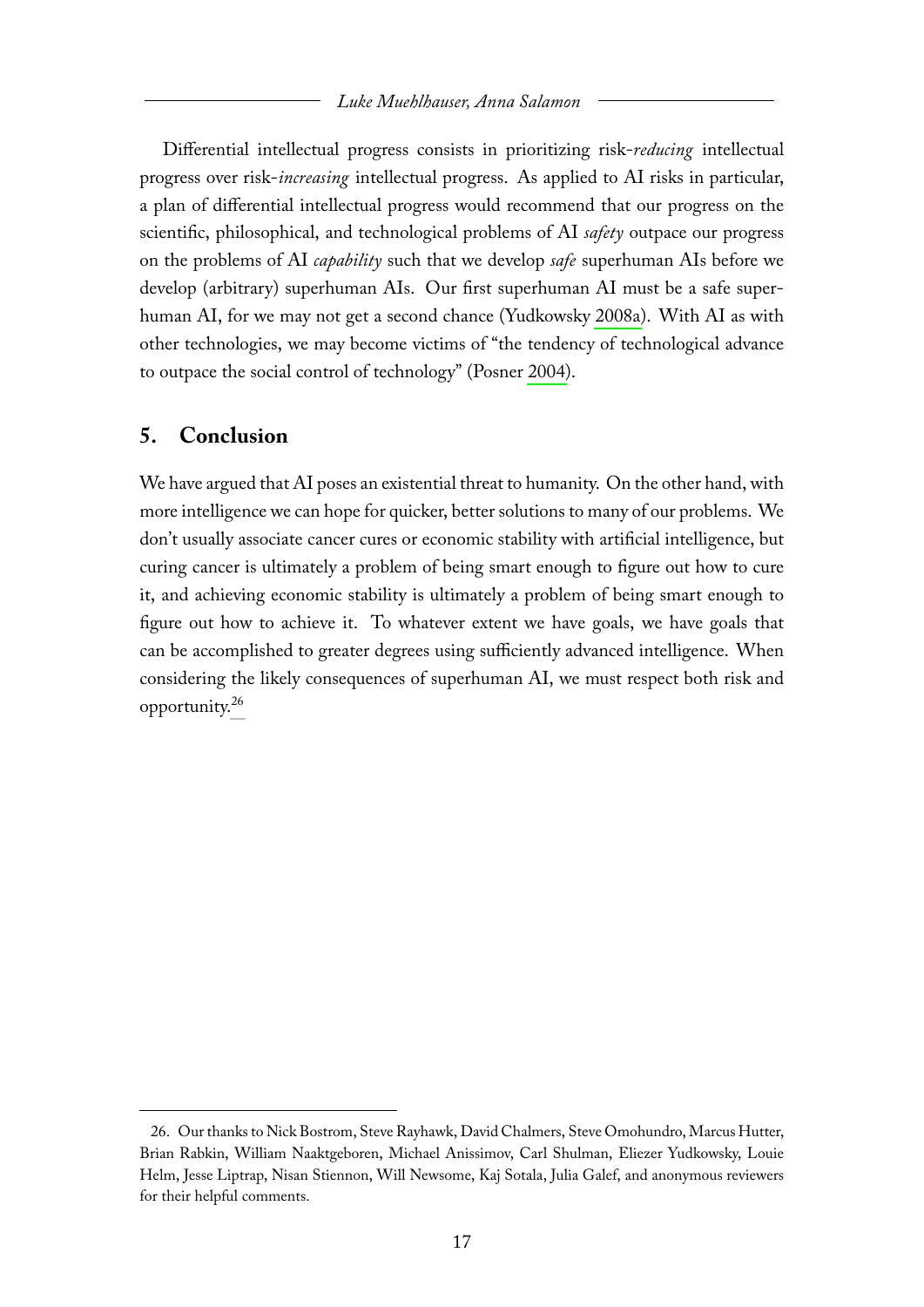## **References**

- <span id="page-18-11"></span>Anderson, Britt. 1993. "Evidence from the Rat for a General Factor That Underlies Cognitive Performance and That Relates to Brain Size: Intelligence?" *Neuroscience Letters* 153 (1): 98–102. doi:[10.](http://dx.doi.org/10.1016/0304-3940(93)90086-Z) [1016/0304-3940\(93\)90086-Z](http://dx.doi.org/10.1016/0304-3940(93)90086-Z).
- <span id="page-18-7"></span>Arbesman, Samuel. 2011. "Quantifying the Ease of Scientific Discovery." *Scientometrics* 86 (2): 245–250. doi:[10.1007/s11192-010-0232-6](http://dx.doi.org/10.1007/s11192-010-0232-6).
- <span id="page-18-3"></span>Armstrong, Jon Scott. 1985. *Long-Range Forecasting: From Crystal Ball to Computer.* 2nd ed. New York: Wiley.
- <span id="page-18-15"></span>Armstrong, Stuart, Anders Sandberg, and Nick Bostrom. 2012. "Thinking Inside the Box: Controlling and Using an Oracle AI." *Minds and Machines* 22 (4): 299–324. doi:[10.1007/s11023-012-9282-](http://dx.doi.org/10.1007/s11023-012-9282-2) [2](http://dx.doi.org/10.1007/s11023-012-9282-2).
- <span id="page-18-9"></span>Ashby, F. Gregory, and Sebastien Helie. 2011. "A Tutorial on Computational Cognitive Neuroscience: Modeling the Neurodynamics of Cognition." *Journal of Mathematical Psychology* 55 (4): 273–289. doi:[10.1016/j.jmp.2011.04.003](http://dx.doi.org/10.1016/j.jmp.2011.04.003).
- <span id="page-18-5"></span>Bainbridge, William Sims, and Mihail C. Roco, eds. 2006. *Managing Nano-Bio-Info-Cogno Innovations: Converging Technologies in Society.* Dordrecht, The Netherlands: Springer.
- <span id="page-18-6"></span>Baum, Seth D., Ben Goertzel, and Ted G. Goertzel. 2011. "How Long Until Human-Level AI? Results from an Expert Assessment." *Technological Forecasting and Social Change* 78 (1): 185–195. doi:[10.](http://dx.doi.org/10.1016/j.techfore.2010.09.006) [1016/j.techfore.2010.09.006](http://dx.doi.org/10.1016/j.techfore.2010.09.006).
- <span id="page-18-1"></span>Block, Ned. 1981. "Psychologism and Behaviorism." *Philosophical Review* 90 (1): 5–43. doi:[10.2307/](http://dx.doi.org/10.2307/2184371) [2184371](http://dx.doi.org/10.2307/2184371).
- <span id="page-18-14"></span><span id="page-18-4"></span><span id="page-18-0"></span>Bostrom, Nick. Forthcoming. *Superintelligence: A Strategic Analysis of the Coming Machine Intelligence Revolution.* Manuscript, in preparation.
	- . 2002. "Existential Risks: Analyzing Human Extinction Scenarios and Related Hazards." *Journal of Evolution and Technology* 9. <http://www.jetpress.org/volume9/risks.html>.
	- . 2003. "Ethical Issues in Advanced Artificial Intelligence." In *Cognitive, Emotive and Ethical Aspects of Decision Making in Humans and in Artificial Intelligence,* edited by Iva Smit and George E. Lasker, 2:12–17. Windsor, ON: International Institute for Advanced Studies in Systems Research / Cybernetics.
- <span id="page-18-13"></span><span id="page-18-2"></span>. 2006. "What is a Singleton?" *Linguistic and Philosophical Investigations* 5 (2): 48–54.

. 2007. "Technological Revolutions: Ethics and Policy in the Dark." In *Nanoscale: Issues and Perspectives for the Nano Century,* edited by Nigel M. de S. Cameron and M. Ellen Mitchell, 129–152. Hoboken, NJ: John Wiley & Sons. doi:[10.1002/9780470165874.ch10](http://dx.doi.org/10.1002/9780470165874.ch10).

<span id="page-18-12"></span>. 2012. "The Superintelligent Will: Motivation and Instrumental Rationality in Advanced Artificial Agents." In "Theory and Philosophy of AI," edited by Vincent C. Müller, special issue, *Minds and Machines* 22 (2): 71–85. doi:[10.1007/s11023-012-9281-3](http://dx.doi.org/10.1007/s11023-012-9281-3).

- <span id="page-18-8"></span>Bostrom, Nick, and Milan M. Ćirković, eds. 2008. *Global Catastrophic Risks.* New York: Oxford University Press.
- <span id="page-18-10"></span>Bostrom, Nick, and Anders Sandberg. 2009. "Cognitive Enhancement: Methods, Ethics, Regulatory Challenges." *Science and Engineering Ethics* 15 (3): 311–341. doi:[10.1007/s11948-009-9142-5](http://dx.doi.org/10.1007/s11948-009-9142-5).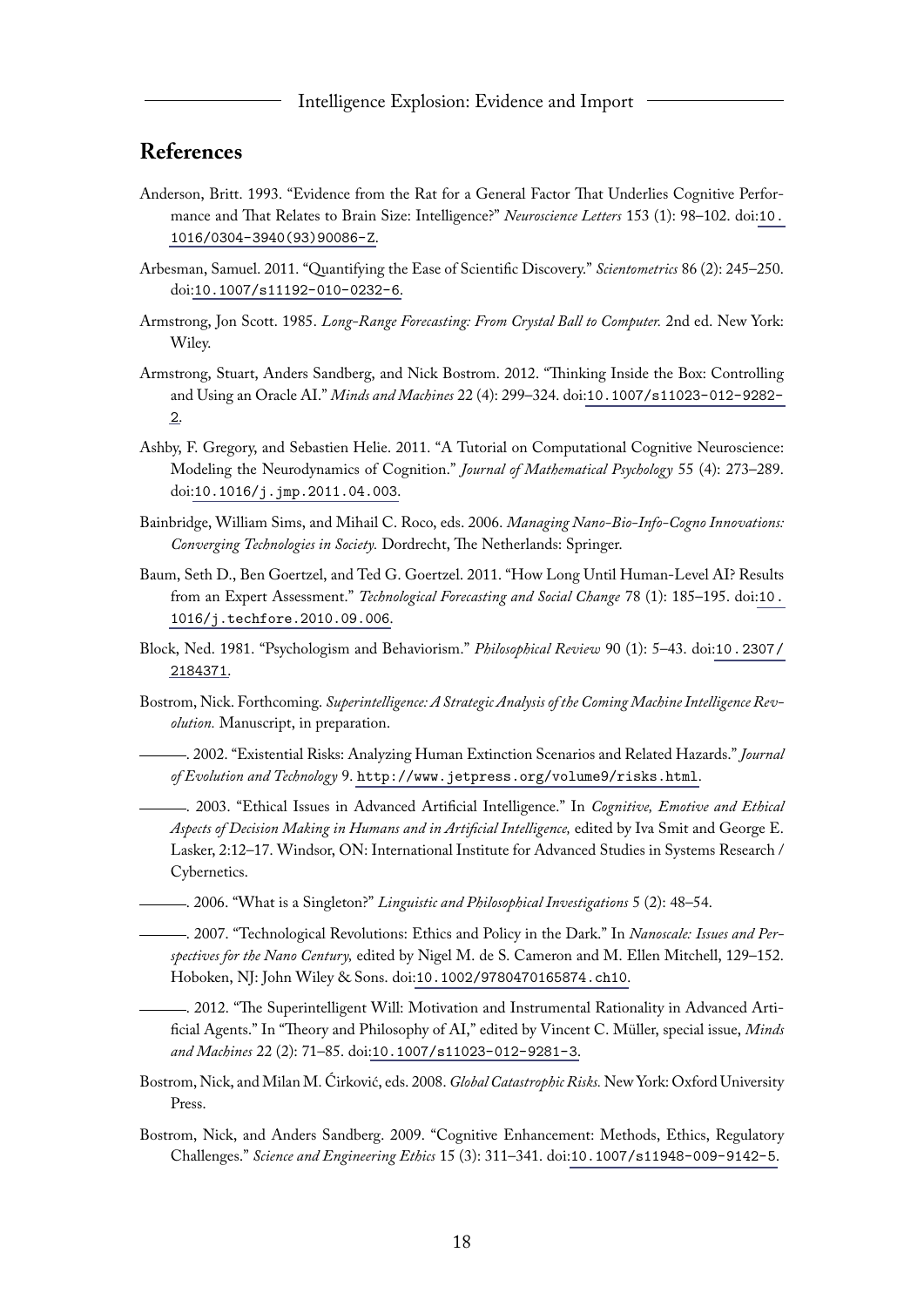- <span id="page-19-10"></span>Brynjolfsson, Erik, and Andrew McAfee. 2011. *Race Against The Machine: How the Digital Revolution is Accelerating Innovation, Driving Productivity, and Irreversibly Transforming Employment and the Economy.* Lexington, MA: Digital Frontier. Kindle edition.
- <span id="page-19-8"></span>Caplan, Bryan. 2008. "The Totalitarian Threat." In Bostrom and Ćirković [2008,](#page-18-8) 504–519.
- <span id="page-19-14"></span>Cartwright, Edward. 2011. *Behavioral Economics.* Routledge Advanced Texts in Economics and Finance. New York: Routledge.
- <span id="page-19-7"></span>Cattell, Rick, and Alice Parker. 2012. *Challenges for Brain Emulation: Why is Building a Brain so Difficult?* Synaptic Link, February 5. [http://synapticlink.org/Brain%20Emulation%20Challenges.](http://synapticlink.org/Brain%20Emulation%20Challenges.pdf) [pdf](http://synapticlink.org/Brain%20Emulation%20Challenges.pdf).
- <span id="page-19-3"></span><span id="page-19-0"></span>Chalmers, David John. 1996. *The Conscious Mind: In Search of a Fundamental Theory.* Philosophy of Mind Series. New York: Oxford University Press.
	- . 2010. "The Singularity: A Philosophical Analysis." *Journal of Consciousness Studies* 17 (9–10): 7– 65. [http://www.ingentaconnect.com/content/imp/jcs/2010/00000017/f0020009/](http://www.ingentaconnect.com/content/imp/jcs/2010/00000017/f0020009/art00001) [art00001](http://www.ingentaconnect.com/content/imp/jcs/2010/00000017/f0020009/art00001).
	- . 2012. "The Singularity: A Reply to Commentators." *Journal of Consciousness Studies* 19 (7-8): 141–167. [http://ingentaconnect.com/content/imp/jcs/2012/00000019/F0020007/](http://ingentaconnect.com/content/imp/jcs/2012/00000019/F0020007/art00014) [art00014](http://ingentaconnect.com/content/imp/jcs/2012/00000019/F0020007/art00014).
- <span id="page-19-5"></span><span id="page-19-1"></span>Crevier, Daniel. 1993. *AI: The Tumultuous History of the Search for Artificial Intelligence.* New York: Basic Books.
- <span id="page-19-16"></span>De Blanc, Peter. 2011. *Ontological Crises in Artificial Agents' Value Systems.* The Singularity Institute, San Francisco, CA, May 19. <http://arxiv.org/abs/1105.3821>.
- <span id="page-19-6"></span>De Garis, Hugo, Chen Shuo, Ben Goertzel, and Lian Ruiting. 2010. "A World Survey of Artificial Brain Projects, Part I: Large-Scale Brain Simulations." *Neurocomputing* 74 (1–3): 3–29. doi:[10.1016/j.](http://dx.doi.org/10.1016/j.neucom.2010.08.004) [neucom.2010.08.004](http://dx.doi.org/10.1016/j.neucom.2010.08.004).
- <span id="page-19-4"></span>Dennett, Daniel C. 1996. *Kinds of Minds: Toward an Understanding of Consciousness.* Science Master. New York: Basic Books.
- <span id="page-19-2"></span>Dreyfus, Hubert L. 1972. *What Computers Can't Do: A Critique of Artificial Reason.* New York: Harper & Row.
- <span id="page-19-17"></span>Eden, Amnon, Johnny Søraker, James H. Moor, and Eric Steinhart, eds. 2012. *Singularity Hypotheses: A Scientific and Philosophical Assessment.* The Frontiers Collection. Berlin: Springer.
- <span id="page-19-11"></span>Feldman, J. A., and Dana H. Ballard. 1982. "Connectionist Models and Their Properties." *Cognitive Science* 6 (3): 205–254. doi:[10.1207/s15516709cog0603\\_1](http://dx.doi.org/10.1207/s15516709cog0603_1).
- <span id="page-19-9"></span>Floreano, Dario, and Claudio Mattiussi. 2008. *Bio-Inspired Artificial Intelligence: Theories, Methods, and Technologies.* Intelligent Robotics and Autonomous Agents. Cambridge, MA: MIT Press.
- <span id="page-19-15"></span>Fox, Douglas. 2011. "The Limits of Intelligence." *Scientific American,* July, 36–43.
- <span id="page-19-12"></span>Fregni, Felipe, Paulo S. Boggio, Michael Nitsche, Felix Bermpohl, Andrea Antal, Eva Feredoes, Marco A. Marcolin, et al. 2005. "Anodal Transcranial Direct Current Stimulation of Prefrontal Cortex Enhances Working Memory." *Experimental Brain Research* 166 (1): 23–30. doi:[10.1007/s00221-](http://dx.doi.org/10.1007/s00221-005-2334-6) [005-2334-6](http://dx.doi.org/10.1007/s00221-005-2334-6).
- <span id="page-19-13"></span>Friedman, James W., ed. 1994. *Problems of Coordination in Economic Activity.* Recent Economic Thought 35. Boston: Kluwer Academic.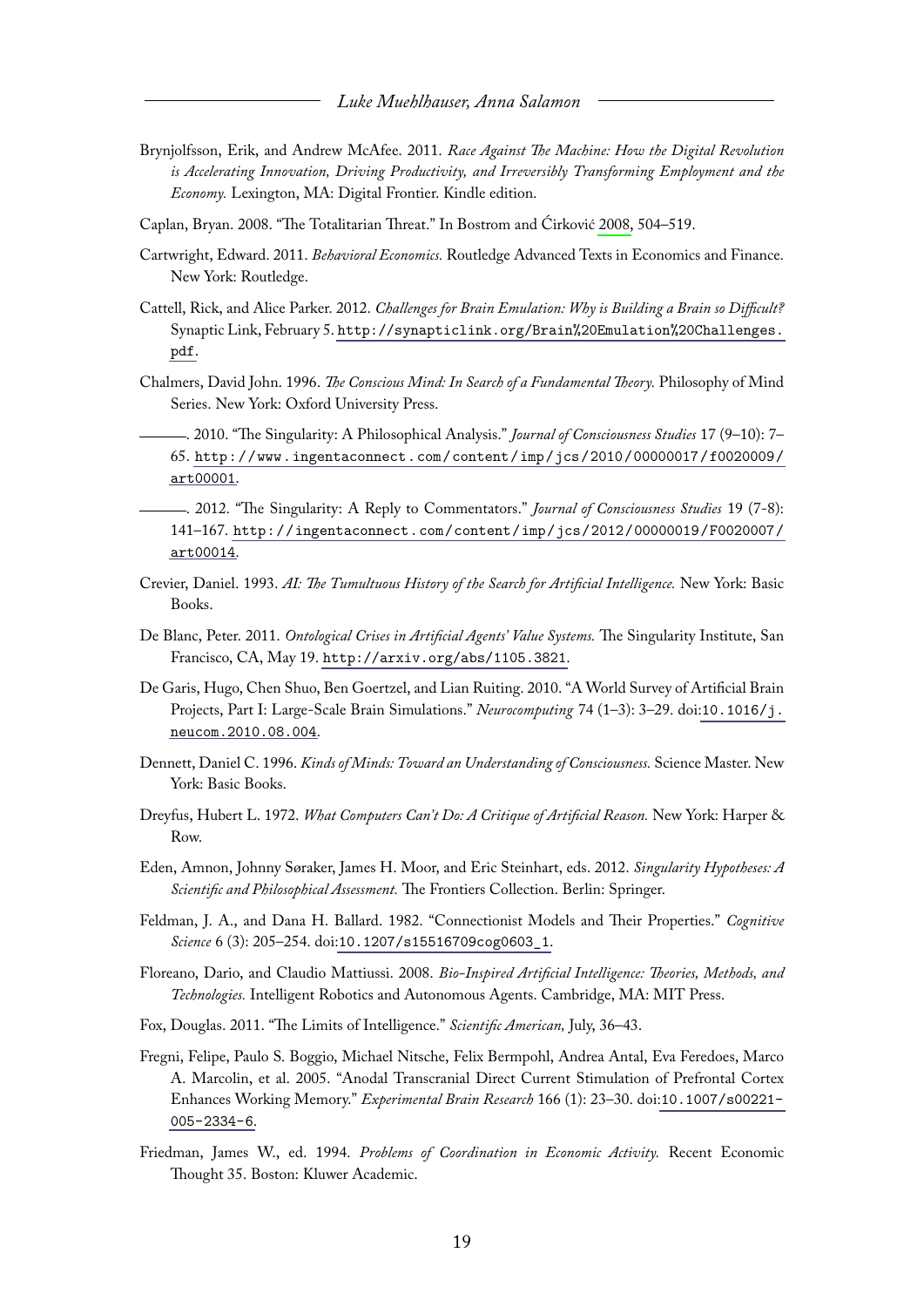- <span id="page-20-15"></span>Friedman, Milton. 1953. "The Methodology of Positive Economics." In *Essays in Positive Economics,* 3– 43. Chicago: University of Chicago Press.
- <span id="page-20-7"></span><span id="page-20-6"></span>Goertzel, Ben. 2006. *The Hidden Pattern: A Patternist Philosophy of Mind.* Boca Raton, FL: BrownWalker.
	- . 2010. "Toward a Formal Characterization of Real-World General Intelligence." In *Artificial General Intelligence: Proceedings of the Third Conference on Artificial General Intelligence, AGI 2010, Lugano, Switzerland, March 5–8, 2010,* edited by Eric B. Baum, Marcus Hutter, and Emanuel Kitzelmann, 19–24. Advances in Intelligent Systems Research 10. Amsterdam: Atlantis. doi:[10 . 2991 / agi .](http://dx.doi.org/10.2991/agi.2010.17) [2010.17](http://dx.doi.org/10.2991/agi.2010.17).

<span id="page-20-9"></span>. 2012. "Should Humanity Build a Global AI Nanny to Delay the Singularity Until It's Better Understood?" *Journal of Consciousness Studies* 19 (1–2): 96–111. [http://ingentaconnect.com/](http://ingentaconnect.com/content/imp/jcs/2012/00000019/F0020001/art00006) [content/imp/jcs/2012/00000019/F0020001/art00006](http://ingentaconnect.com/content/imp/jcs/2012/00000019/F0020001/art00006).

- <span id="page-20-16"></span>Goertzel, Ben, and Cassio Pennachin, eds. 2007. *Artificial General Intelligence.* Cognitive Technologies. Berlin: Springer. doi:[10.1007/978-3-540-68677-4](http://dx.doi.org/10.1007/978-3-540-68677-4).
- <span id="page-20-4"></span>Goldreich, Oded. 2010. *P, NP, and NP-Completeness: The Basics of Computational Complexity.* New York: Cambridge University Press.
- <span id="page-20-0"></span>Good, Irving John. 1959. *Speculations on Perceptrons and Other Automata.* Research Lecture, RC-115. IBM, Yorktown Heights, New York, June 2. [http://domino.research.ibm.com/library/](http://domino.research.ibm.com/library/cyberdig.nsf/papers/58DC4EA36A143C218525785E00502E30/$File/rc115.pdf) [cyberdig.nsf/papers/58DC4EA36A143C218525785E00502E30/\\$File/rc115.pdf](http://domino.research.ibm.com/library/cyberdig.nsf/papers/58DC4EA36A143C218525785E00502E30/$File/rc115.pdf).

<span id="page-20-1"></span>. 1965. "Speculations Concerning the First Ultraintelligent Machine." In *Advances in Computers,* edited by Franz L. Alt and Morris Rubinoff, 6:31–88. New York: Academic Press. doi:[10.1016/](http://dx.doi.org/10.1016/S0065-2458(08)60418-0) [S0065-2458\(08\)60418-0](http://dx.doi.org/10.1016/S0065-2458(08)60418-0).

<span id="page-20-2"></span>. 1970. "Some Future Social Repercussions of Computers." *International Journal of Environmental Studies* 1 (1–4): 67–79. doi:[10.1080/00207237008709398](http://dx.doi.org/10.1080/00207237008709398).

<span id="page-20-3"></span>. 1982. "Ethical Machines." In *Intelligent Systems: Practice and Perspective,* edited by J. E. Hayes, Donald Michie, and Y.-H. Pao, 555–560. Machine Intelligence 10. Chichester: Ellis Horwood.

- <span id="page-20-5"></span>Greenfield, Susan. 2012. "The Singularity: Commentary on David Chalmers." *Journal of Consciousness Studies* 19 (1–2): 112–118. [http://www.ingentaconnect.com/content/imp/jcs/2012/](http://www.ingentaconnect.com/content/imp/jcs/2012/00000019/F0020001/art00007) [00000019/F0020001/art00007](http://www.ingentaconnect.com/content/imp/jcs/2012/00000019/F0020001/art00007).
- <span id="page-20-8"></span>Griffin, Dale, and Amos Tversky. 1992. "The Weighing of Evidence and the Determinants of Confidence." *Cognitive Psychology* 24 (3): 411–435. doi:[10.1016/0010-0285\(92\)90013-R](http://dx.doi.org/10.1016/0010-0285(92)90013-R).
- <span id="page-20-11"></span>Groß, Dominik. 2009. "Blessing or Curse? Neurocognitive Enhancement by 'Brain Engineering."' *Medicine Studies* 1 (4): 379–391. doi:[10.1007/s12376-009-0032-6](http://dx.doi.org/10.1007/s12376-009-0032-6).
- <span id="page-20-14"></span>Gubrud, Mark Avrum. 1997. "Nanotechnology and International Security." Paper presented at the Fifth Foresight Conference on Molecular Nanotechnology, Palo Alto, CA, November 5–8. [http://www.](http://www.foresight.org/Conferences/MNT05/Papers/Gubrud/) [foresight.org/Conferences/MNT05/Papers/Gubrud/](http://www.foresight.org/Conferences/MNT05/Papers/Gubrud/).
- <span id="page-20-10"></span>Halevy, Alon, Peter Norvig, and Fernando Pereira. 2009. "The Unreasonable Effectiveness of Data."*IEEE Intelligent Systems* 24 (2): 8–12. doi:[10.1109/MIS.2009.36](http://dx.doi.org/10.1109/MIS.2009.36).
- <span id="page-20-13"></span><span id="page-20-12"></span>Hanson, Robin. 1998. "Economic Growth Given Machine Intelligence." Unpublished manuscript. Accessed May 15, 2013. <http://hanson.gmu.edu/aigrow.pdf>.
	- . 2008. "Economics of the Singularity." *IEEE Spectrum* 45 (6): 45–50. doi:[10 . 1109 / MSPEC .](http://dx.doi.org/10.1109/MSPEC.2008.4531461) [2008.4531461](http://dx.doi.org/10.1109/MSPEC.2008.4531461).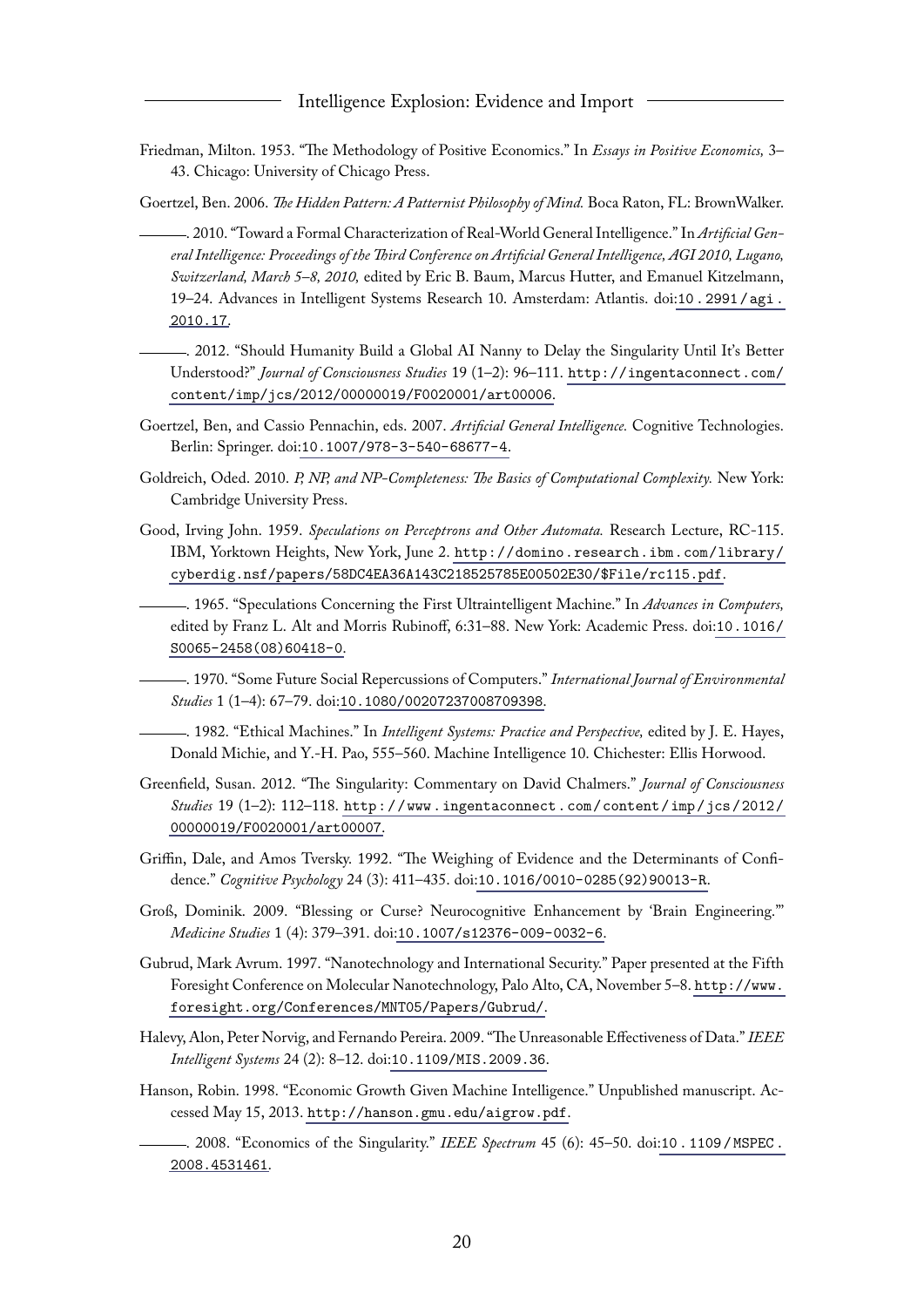- <span id="page-21-16"></span>. 2012. "Meet the New Conflict, Same as the Old Conflict." *Journal of Consciousness Studies* 19 (1–2): 119–125. [http://www.ingentaconnect.com/content/imp/jcs/2012/00000019/](http://www.ingentaconnect.com/content/imp/jcs/2012/00000019/F0020001/art00008) [F0020001/art00008](http://www.ingentaconnect.com/content/imp/jcs/2012/00000019/F0020001/art00008).
- <span id="page-21-15"></span>Hanson, Robin, and Eliezer Yudkowsky. 2008. "The Hanson-Yudkowsky AI-Foom Debate." Less Wrong Wiki. Accessed March 13, 2012. [http : / / wiki . lesswrong . com / wiki / The \\_ Hanson -](http://wiki.lesswrong.com/wiki/The_Hanson-Yudkowsky_AI-Foom_Debate) Yudkowsky AI-Foom Debate.
- <span id="page-21-3"></span>Heylighen, Francis. 2012. "Brain in a Vat Cannot Break Out." *Journal of Consciousness Studies* 19 (1–2): 126–142. [http : / / www . ingentaconnect . com / content / imp / jcs / 2012 / 00000019 /](http://www.ingentaconnect.com/content/imp/jcs/2012/00000019/F0020001/art00009) [F0020001/art00009](http://www.ingentaconnect.com/content/imp/jcs/2012/00000019/F0020001/art00009).
- <span id="page-21-5"></span>Hibbard, Bill. 2011. "Measuring Agent Intelligence via Hierarchies of Environments." In Schmidhuber, Thórisson, and Looks [2011,](#page-24-13) 303–308.
- <span id="page-21-14"></span><span id="page-21-0"></span>Hutter, Marcus. 2005. *Universal Artificial Intelligence: Sequential Decisions Based On Algorithmic Probability.* Texts in Theoretical Computer Science. Berlin: Springer. doi:[10.1007/b138233](http://dx.doi.org/10.1007/b138233).
	- . 2012. "Can Intelligence Explode?" *Journal of Consciousness Studies* 19 (1–2): 143–166. [http :](http://www.ingentaconnect.com/content/imp/jcs/2012/00000019/F0020001/art00010) [//www.ingentaconnect.com/content/imp/jcs/2012/00000019/F0020001/art00010](http://www.ingentaconnect.com/content/imp/jcs/2012/00000019/F0020001/art00010).
- <span id="page-21-7"></span>Jaynes, E. T. 2003. *Probability Theory: The Logic of Science.* Edited by G. Larry Bretthorst. New York: Cambridge University Press. doi:[10.2277/0521592712](http://dx.doi.org/10.2277/0521592712).
- <span id="page-21-8"></span>Jones, Benjamin F. 2009. "The Burden of Knowledge and the 'Death of the Renaissance Man': Is Innovation Getting Harder?" *Review of Economic Studies* 76 (1): 283–317. doi:[10.1111/j.1467-](http://dx.doi.org/10.1111/j.1467-937X.2008.00531.x) [937X.2008.00531.x](http://dx.doi.org/10.1111/j.1467-937X.2008.00531.x).
- <span id="page-21-12"></span>Kaas, Steven, Steve Rayhawk, Anna Salamon, and Peter Salamon. 2010. *Economic Implications of Software Minds.* The Singularity Institute, San Francisco, CA, August 10. [http://intelligence.org/](http://intelligence.org/files/EconomicImplications.pdf) [files/EconomicImplications.pdf](http://intelligence.org/files/EconomicImplications.pdf).
- <span id="page-21-13"></span>Kandel, Eric R., James H. Schwartz, and Thomas M. Jessell, eds. 2000. *Principles of Neural Science.* New York: McGraw-Hill.
- <span id="page-21-11"></span>Koza, John R. 2010. "Human-Competitive Results Produced by Genetic Programming." *Genetic Programming and Evolvable Machines* 11 (3–4): 251–284. doi:[10.1007/s10710-010-9112-3](http://dx.doi.org/10.1007/s10710-010-9112-3).
- <span id="page-21-10"></span>Krichmar, Jeffrey L., and Hiroaki Wagatsuma, eds. 2011. *Neuromorphic and Brain-Based Robots.* New York: Cambridge University Press.
- <span id="page-21-9"></span>Kryder, M. H., and Chang Soo Kim. 2009. "After Hard Drives—What Comes Next?" *IEEE Transactions on Magnetics* 2009 (10): 3406–3413. doi:[10.1109/TMAG.2009.2024163](http://dx.doi.org/10.1109/TMAG.2009.2024163).
- <span id="page-21-1"></span>Kurzweil, Ray. 2005. *The Singularity Is Near: When Humans Transcend Biology.* New York: Viking.
- <span id="page-21-2"></span>Legg, Shane. 2008. "Machine Super Intelligence." PhD diss., University of Lugano. [http : / / www .](http://www.vetta.org/documents/Machine_Super_Intelligence.pdf) [vetta.org/documents/Machine\\_Super\\_Intelligence.pdf](http://www.vetta.org/documents/Machine_Super_Intelligence.pdf).
- <span id="page-21-4"></span>Legg, Shane, and Marcus Hutter. 2007. "A Collection of Definitions of Intelligence." In *Advances in Artificial General Intelligence: Concepts, Architectures and Algorithms—Proceedings of the AGI Workshop 2006,* edited by Ben Goertzel and Pei Wang, 17–24. Frontiers in Artificial Intelligence and Applications 157. Amsterdam: IOS.
- <span id="page-21-6"></span>Lichtenstein, Sarah, Baruch Fischhoff, and Lawrence D. Phillips. 1982. "Calibration of Probabilities: The State of the Art to 1980." In *Judgement Under Uncertainty: Heuristics and Biases,* edited by Daniel Kahneman, Paul Slovic, and Amos Tversky, 306–334. New York: Cambridge University Press.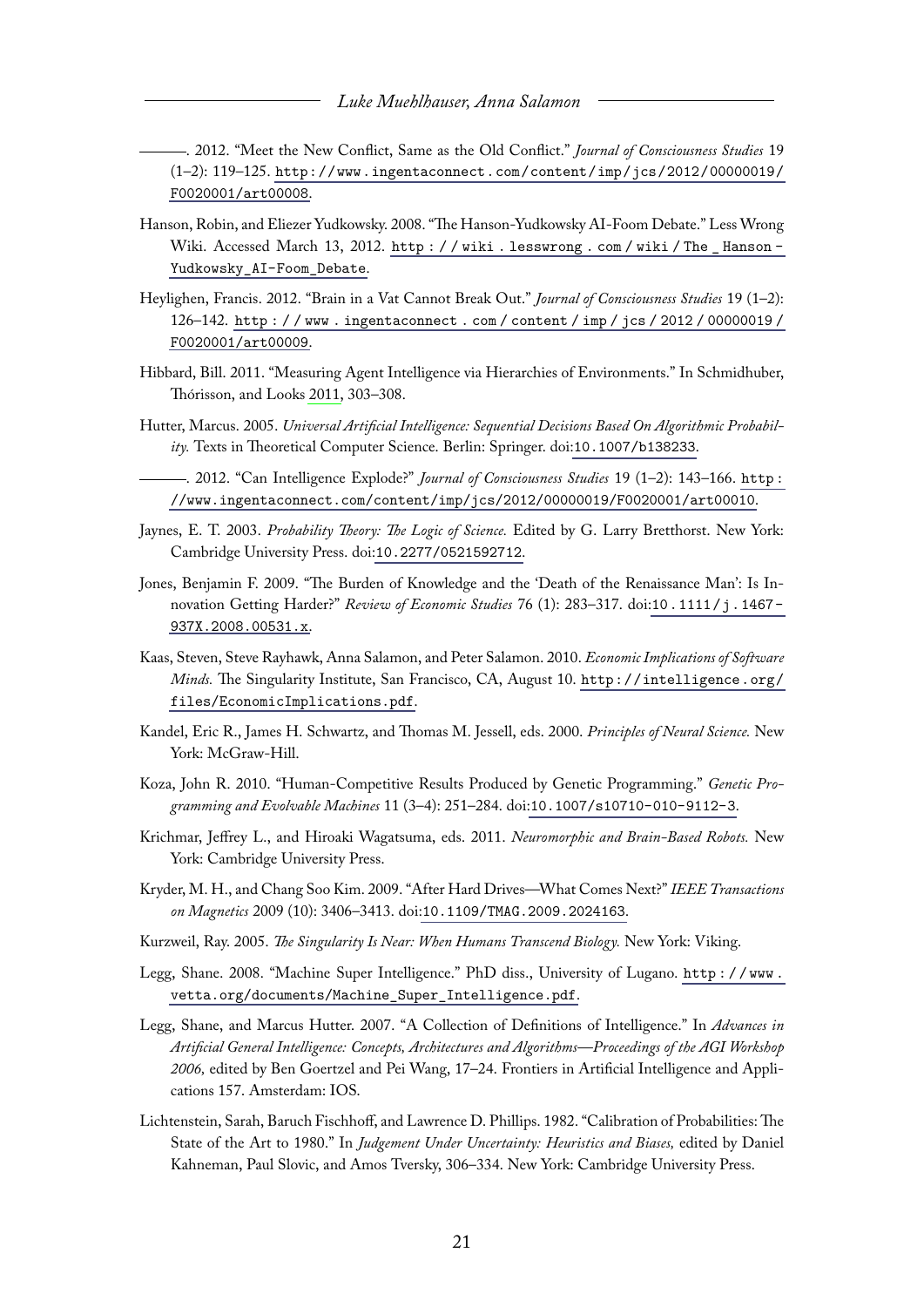- <span id="page-22-14"></span>Loosemore, Richard, and Ben Goertzel. 2011. "Why an Intelligence Explosion is Probable." *H+ Magazine,* March 7. [http : / / hplusmagazine . com / 2011 / 03 / 07 / why - an - intelligence](http://hplusmagazine.com/2011/03/07/why-an-intelligence-explosion-is-probable/)  [explosion-is-probable/](http://hplusmagazine.com/2011/03/07/why-an-intelligence-explosion-is-probable/).
- <span id="page-22-2"></span>Lucas, J. R. 1961. "Minds, Machines and Gödel." *Philosophy* 36 (137): 112–127. doi:[10 . 1017 /](http://dx.doi.org/10.1017/S0031819100057983) [S0031819100057983](http://dx.doi.org/10.1017/S0031819100057983).
- <span id="page-22-11"></span>Lundstrom, Mark. 2003. "Moore's Law Forever?" *Science* 299 (5604): 210–211. doi:[10.1126/science.](http://dx.doi.org/10.1126/science.1079567) [1079567](http://dx.doi.org/10.1126/science.1079567).
- <span id="page-22-10"></span>Mack, C. A. 2011. "Fifty Years of Moore's Law." *IEEE Transactions on Semiconductor Manufacturing* 24 (2): 202–207. doi:[10.1109/TSM.2010.2096437](http://dx.doi.org/10.1109/TSM.2010.2096437).
- <span id="page-22-15"></span>Marcus, Gary. 2008. *Kluge: The Haphazard Evolution of the Human Mind.* Boston: Houghton Mifflin.
- <span id="page-22-13"></span>McAfee, Andrew, and Erik Brynjolfsson. 2008. "Investing in the IT That Makes a Competitive Difference." *Harvard Business Review,* July. [http://hbr.org/2008/07/investing- in- the- it](http://hbr.org/2008/07/investing-in-the-it-that-makes-a-competitive-difference)[that-makes-a-competitive-difference](http://hbr.org/2008/07/investing-in-the-it-that-makes-a-competitive-difference).
- <span id="page-22-3"></span>McCorduck, Pamela. 2004. *Machines Who Think: A Personal Inquiry into the History and Prospects of Artificial Intelligence.* 2nd ed. Natick, MA: A K Peters.
- <span id="page-22-12"></span>McDaniel, Michael A. 2005. "Big-Brained People are Smarter: A Meta-Analysis of the Relationship between In Vivo Brain Volume and Intelligence." *Intelligence* 33 (4): 337–346. doi:[10.1016/j.](http://dx.doi.org/10.1016/j.intell.2004.11.005) [intell.2004.11.005](http://dx.doi.org/10.1016/j.intell.2004.11.005).
- <span id="page-22-5"></span><span id="page-22-4"></span>McDermott, Drew. 2012a. "Response to 'The Singularity' by David Chalmers." *Journal of Consciousness Studies* 19 (1–2): 167–172. [http://www.ingentaconnect.com/content/imp/jcs/2012/](http://www.ingentaconnect.com/content/imp/jcs/2012/00000019/F0020001/art00011) [00000019/F0020001/art00011](http://www.ingentaconnect.com/content/imp/jcs/2012/00000019/F0020001/art00011).
	- . 2012b. "There Are No 'Extendible Methods' in David Chalmers's Sense Unless P=NP." Unpublished manuscript. Accessed March 19, 2012. [http: / /cs - www. cs .yale . edu/ homes /dvm /](http://cs-www.cs.yale.edu/homes/dvm/papers/no-extendible-methods.pdf) [papers/no-extendible-methods.pdf](http://cs-www.cs.yale.edu/homes/dvm/papers/no-extendible-methods.pdf).
- <span id="page-22-16"></span>Mehta, Ghanshyam B. 1998. "Preference and Utility." In *Handbook of Utility Theory, Volume I,* edited by Salvador Barbera, Peter J. Hammond, and Christian Seidl, 1–47. Boston: Kluwer Academic.
- <span id="page-22-0"></span>Minsky, Marvin. 1984. "Afterword to Vernor Vinge's novel, 'True Names."' Unpublished manuscript, October 1. Accessed December 31, 2012. [http://web.media.mit.edu/~minsky/papers/](http://web.media.mit.edu/~minsky/papers/TrueNames.Afterword.html) [TrueNames.Afterword.html](http://web.media.mit.edu/~minsky/papers/TrueNames.Afterword.html).
- <span id="page-22-6"></span>Modha, Dharmendra S., Rajagopal Ananthanarayanan, Steven K. Esser, Anthony Ndirango, Anthony J. Sherbondy, and Raghavendra Singh. 2011. "Cognitive Computing." *Communications of the ACM* 54 (8): 62–71. doi:[10.1145/1978542.1978559](http://dx.doi.org/10.1145/1978542.1978559).
- <span id="page-22-1"></span>Modis, Theodore. 2012. "There Will Be No Singularity." In Eden, Søraker, Moor, and Steinhart [2012.](#page-19-17)
- <span id="page-22-8"></span><span id="page-22-7"></span>Moravec, Hans P. 1976. "The Role of Raw Rower in Intelligence." Unpublished manuscript, May 12. Accessed August 12, 2012. [http://www.frc.ri.cmu.edu/users/hpm/project.archive/](http://www.frc.ri.cmu.edu/users/hpm/project.archive/general.articles/1975/Raw.Power.html) [general.articles/1975/Raw.Power.html](http://www.frc.ri.cmu.edu/users/hpm/project.archive/general.articles/1975/Raw.Power.html).
	- . 1998. "When Will Computer Hardware Match the Human Brain?" *Journal of Evolution and Technology* 1. <http://www.transhumanist.com/volume1/moravec.htm>.
	- . 1999. "Rise of the Robots." *Scientific American,* December, 124–135.
- <span id="page-22-17"></span><span id="page-22-9"></span>Muehlhauser, Luke. 2011. "So You Want to Save the World." Last revised March 2, 2012. [http://](http://lukeprog.com/SaveTheWorld.html) [lukeprog.com/SaveTheWorld.html](http://lukeprog.com/SaveTheWorld.html).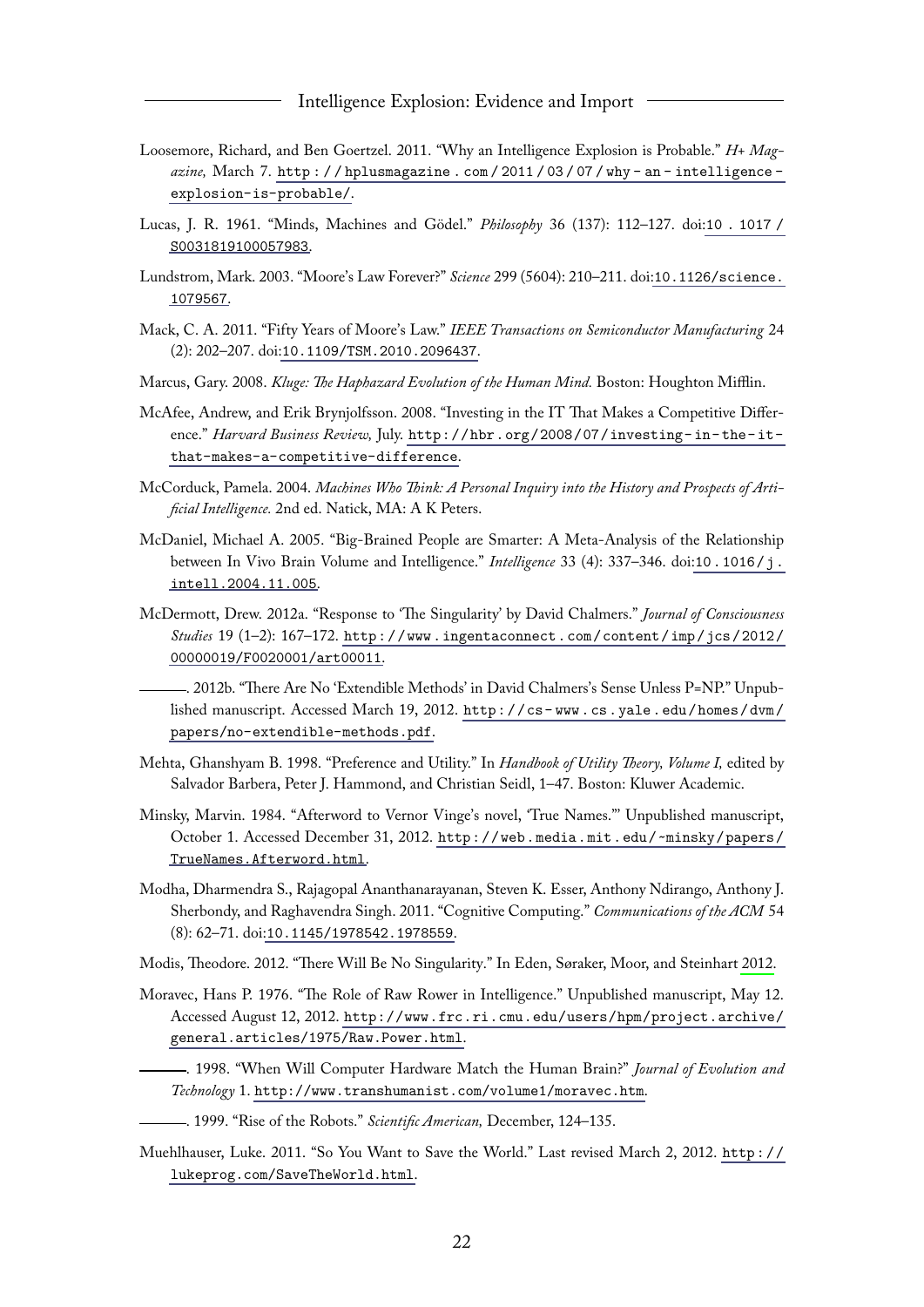- <span id="page-23-5"></span>Muehlhauser, Luke, and Louie Helm. 2012. "The Singularity and Machine Ethics." In Eden, Søraker, Moor, and Steinhart [2012.](#page-19-17)
- <span id="page-23-7"></span>Murphy, Allan H., and Robert L. Winkler. 1984. "Probability Forecasting in Meteorology." *Journal of the American Statistical Association* 79 (387): 489–500.
- <span id="page-23-10"></span>Nagy, Béla, J. Doyne Farmer, Jessika E. Trancik, and Quan Minh Bui. 2010. *Testing Laws of Technological Progress.* Santa Fe, NM: Santa Fe Institute, September 2. [http://tuvalu.santafe.edu/~bn/](http://tuvalu.santafe.edu/~bn/workingpapers/NagyFarmerTrancikBui.pdf) [workingpapers/NagyFarmerTrancikBui.pdf](http://tuvalu.santafe.edu/~bn/workingpapers/NagyFarmerTrancikBui.pdf).
- <span id="page-23-11"></span>Nagy, Béla, J. Doyne Farmer, Jessika E. Trancik, and John Paul Gonzales. 2011. "Superexponential Long-Term Trends in Information Technology." *Technological Forecasting and Social Change* 78 (8): 1356– 1364. doi:[10.1016/j.techfore.2011.07.006](http://dx.doi.org/10.1016/j.techfore.2011.07.006).
- <span id="page-23-9"></span>Nielsen, Michael. 2011. "What Should a Reasonable Person Believe about the Singularity?" *Michael Nielsen* (blog), January 12. [http : / / michaelnielsen . org / blog / what - should - a](http://michaelnielsen.org/blog/what-should-a-reasonable-person-believe-about-the-singularity/)  [reasonable-person-believe-about-the-singularity/](http://michaelnielsen.org/blog/what-should-a-reasonable-person-believe-about-the-singularity/).
- <span id="page-23-0"></span>Nilsson, Nils J. 2009. *The Quest for Artificial Intelligence: A History of Ideas and Achievements.* New York: Cambridge University Press.
- <span id="page-23-1"></span>Nordmann, Alfred. 2007. "If and Then: A Critique of Speculative NanoEthics." *NanoEthics* 1 (1): 31–46. doi:[10.1007/s11569-007-0007-6](http://dx.doi.org/10.1007/s11569-007-0007-6).
- <span id="page-23-15"></span><span id="page-23-14"></span>Omohundro, Stephen M. 1987. "Efficient Algorithms with Neural Network Behavior." *Complex Systems* 1 (2): 273–347. [http://www.complex-systems.com/abstracts/v01\\_i02\\_a04.html](http://www.complex-systems.com/abstracts/v01_i02_a04.html).
	- . 2007. "The Nature of Self-Improving Artificial Intelligence." Paper presented at Singularity Summit 2007, San Francisco, CA, September 8–9. [http : / / selfawaresystems . com / 2007 /](http://selfawaresystems.com/2007/10/05/paper-on-the-nature-of-self-improving-artificial-intelligence/) [10/05/paper-on-the-nature-of-self-improving-artificial-intelligence/](http://selfawaresystems.com/2007/10/05/paper-on-the-nature-of-self-improving-artificial-intelligence/).
- <span id="page-23-16"></span>. 2008. "The Basic AI Drives." In Wang, Goertzel, and Franklin [2008,](#page-26-7) 483–492.
- <span id="page-23-17"></span>. 2012. "Rational Artificial Intelligence for the Greater Good." In Eden, Søraker, Moor, and Steinhart [2012.](#page-19-17)
- <span id="page-23-13"></span>Pan, Zhenglun, Thomas A. Trikalinos, Fotini K. Kavvoura, Joseph Lau, and John P. A. Ioannidis. 2005. "Local Literature Bias in Genetic Epidemiology: An Empirical Evaluation of the Chinese Literature." *PLoS Medicine* 2 (12): e334. doi:[10.1371/journal.pmed.0020334](http://dx.doi.org/10.1371/journal.pmed.0020334).
- <span id="page-23-8"></span>Parente, Rick, and Janet Anderson-Parente. 2011. "A Case Study of Long-Term Delphi Accuracy." *Technological Forecasting and Social Change* 78 (9): 1705–1711. doi:[10.1016/j.techfore.2011.07.](http://dx.doi.org/10.1016/j.techfore.2011.07.005) [005](http://dx.doi.org/10.1016/j.techfore.2011.07.005).
- <span id="page-23-6"></span>Pennachin, Cassio, and Ben Goertzel. 2007. "Contemporary Approaches to Artificial General Intelligence." In Goertzel and Pennachin [2007,](#page-20-16) 1–30.
- <span id="page-23-4"></span>Penrose, Roger. 1994. *Shadows of the Mind: A Search for the Missing Science of Consciousness.* New York: Oxford University Press.
- <span id="page-23-3"></span>Plebe, Alessio, and Pietro Perconti. 2012. "The Slowdown Hypothesis." In Eden, Søraker, Moor, and Steinhart [2012.](#page-19-17)
- <span id="page-23-12"></span>Posner, Richard A. 2004. *Catastrophe: Risk and Response.* New York: Oxford University Press.
- <span id="page-23-2"></span>Proudfoot, Diane, and B. Jack Copeland. 2012. "Artificial Intelligence." In *The Oxford Handbook of Philosophy of Cognitive Science,* edited by Eric Margolis, Richard Samuels, and Stephen P. Stich. New York: Oxford University Press.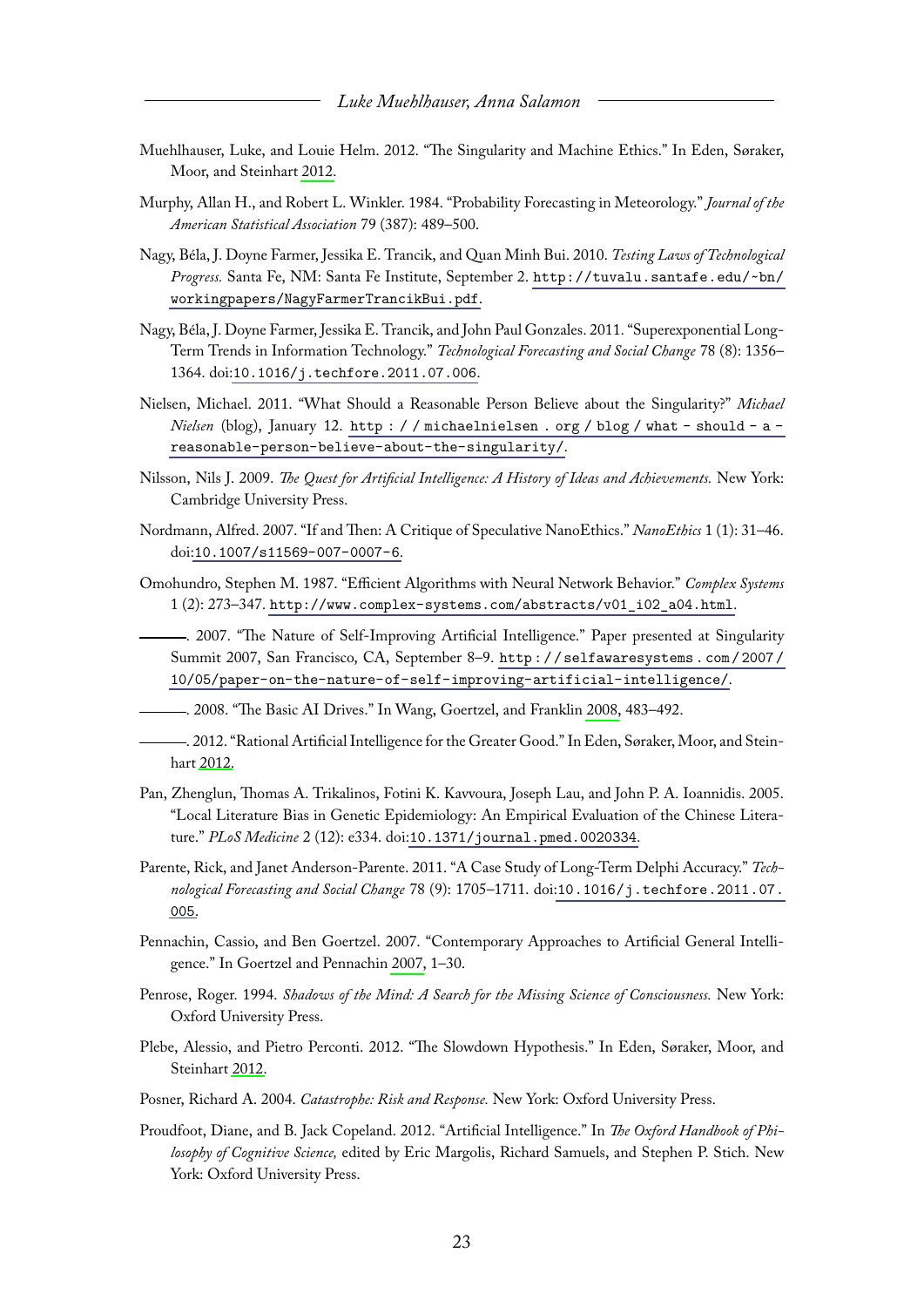Intelligence Explosion: Evidence and Import

- <span id="page-24-6"></span>Richards, Mark A., and Gary A. Shaw. 2004. "Chips, Architectures and Algorithms: Reflections on the Exponential Growth of Digital Signal Processing Capability." Unpublished manuscript, January 28. Accessed March 20, 2012. [http://users.ece.gatech.edu/~mrichard/Richards&Shaw\\_](http://users.ece.gatech.edu/~mrichard/Richards&Shaw_Algorithms01204.pdf) [Algorithms01204.pdf](http://users.ece.gatech.edu/~mrichard/Richards&Shaw_Algorithms01204.pdf).
- <span id="page-24-5"></span>Rieffel, Eleanor, and Wolfgang Polak. 2011. *Quantum Computing: A Gentle Introduction.* Scientific and Engineering Computation. Cambridge, MA: MIT Press.
- <span id="page-24-3"></span>Rowe, Gene, and George Wright. 2001. "Expert Opinions in Forecasting: The Role of the Delphi Technique." In *Principles of Forecasting: A Handbook for Researchers and Practitioners,* edited by Jon Scott Armstrong. International Series in Operations Research & Management Science 30. Boston: Kluwer Academic.
- <span id="page-24-8"></span>The Royal Society. 2011. *Knowledge, Networks and Nations: Global Scientific Collaboration in the 21st Century.* RS Policy document, 03/11. Royal Society, London. [http : / / royalsociety . org /](http://royalsociety.org/uploadedFiles/Royal_Society_Content/policy/publications/2011/4294976134.pdf) [uploadedFiles/Royal\\_Society\\_Content/policy/publications/2011/4294976134.pdf](http://royalsociety.org/uploadedFiles/Royal_Society_Content/policy/publications/2011/4294976134.pdf).
- <span id="page-24-10"></span>Russell, Stuart J., and Peter Norvig. 2010. *Artificial Intelligence: A Modern Approach.* 3rd ed. Upper Saddle River, NJ: Prentice-Hall.
- <span id="page-24-0"></span>Sandberg, Anders. 2010. "An Overview of Models of Technological Singularity." Paper presented at the Roadmaps to AGI and the Future of AGI Workshop, Lugano, Switzerland, March 8. [http://agi](http://agi-conf.org/2010/wp-content/uploads/2009/06/agi10singmodels2.pdf)[conf.org/2010/wp-content/uploads/2009/06/agi10singmodels2.pdf](http://agi-conf.org/2010/wp-content/uploads/2009/06/agi10singmodels2.pdf).
	- . 2011. "Cognition Enhancement: Upgrading the Brain." In *Enhancing Human Capacities,* edited by Julian Savulescu, Ruud ter Meulen, and Guy Kahane, 71–91. Malden, MA: Wiley-Blackwell.
- <span id="page-24-9"></span><span id="page-24-1"></span>Sandberg, Anders, and Nick Bostrom. 2008. *Whole Brain Emulation: A Roadmap.* Technical Report, 2008-3. Future of Humanity Institute, University of Oxford. [http://www.fhi.ox.ac.uk/wp](http://www.fhi.ox.ac.uk/wp-content/uploads/brain-emulation-roadmap-report1.pdf)[content/uploads/brain-emulation-roadmap-report1.pdf](http://www.fhi.ox.ac.uk/wp-content/uploads/brain-emulation-roadmap-report1.pdf).

<span id="page-24-4"></span>. 2011. *Machine Intelligence Survey.* Technical Report, 2011-1. Future of Humanity Institute, University of Oxford. <www.fhi.ox.ac.uk/reports/2011-1.pdf>.

- <span id="page-24-12"></span>Schaul, Tom, and Jürgen Schmidhuber. 2010. "Metalearning." *Scholarpedia* 5 (6): 4650. doi:[10.4249/](http://dx.doi.org/10.4249/scholarpedia.4650) [scholarpedia.4650](http://dx.doi.org/10.4249/scholarpedia.4650).
- <span id="page-24-7"></span>Schierwagen, Andreas. 2011. "Reverse Engineering for Biologically Inspired Cognitive Architectures: A Critical Analysis." In *From Brains to Systems: Brain-Inspired Cognitive Systems 2010,* edited by Carlos Hernández, Ricardo Sanz, Jaime Gómez-Ramirez, Leslie S. Smith, Amir Hussain, Antonio Chella, and Igor Aleksander, 111–121. Advances in Experimental Medicine and Biology 718. New York: Springer. doi:[10.1007/978-1-4614-0164-3\\_10](http://dx.doi.org/10.1007/978-1-4614-0164-3_10).
- <span id="page-24-2"></span>Schmidhuber, Jürgen. 2002. "The Speed Prior: A New Simplicity Measure Yielding Near-Optimal Computable Predictions." In *Computational Learning Theory: 5th Annual Conference on Computational Learning Theory, COLT 2002 Sydney, Australia, July 8–10, 2002 Proceedings,* edited by Jyrki Kivinen and Robert H. Sloan, 123–127. Lecture Notes in Computer Science 2375. Berlin: Springer. doi:[10.1007/3-540-45435-7\\_15](http://dx.doi.org/10.1007/3-540-45435-7_15).
- <span id="page-24-11"></span>. 2007. "Gödel Machines: Fully Self-Referential Optimal Universal Self-Improvers." In Goertzel and Pennachin [2007,](#page-20-16) 199–226.
- <span id="page-24-13"></span>Schmidhuber, Jürgen, Kristinn R. Thórisson, and Moshe Looks, eds. 2011. *Artificial General Intelligence: 4th International Conference, AGI 2011, Mountain View, CA, USA, August 3–6, 2011. Proceedings.* Lecture Notes in Computer Science 6830. Berlin: Springer. doi:[10.1007/978-3-642-22887-2](http://dx.doi.org/10.1007/978-3-642-22887-2).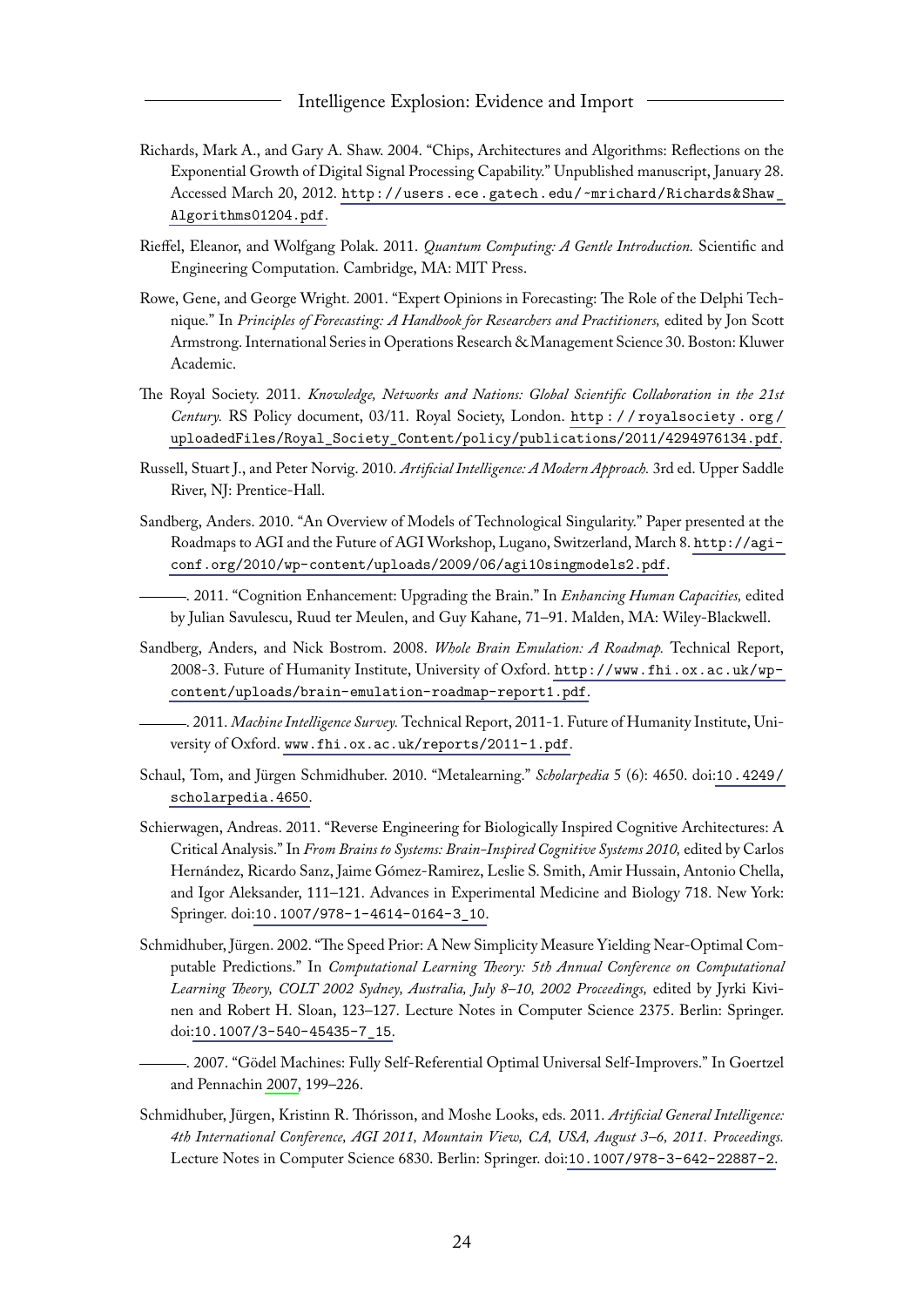- <span id="page-25-17"></span>Schneider, Stefan. 2010. *Homo Economicus—or More like Homer Simpson?* Current Issues. Deutsche Bank Research, Frankfurt, June 29. http://www.dbresearch.com/PROD/DBR\_INTERNET\_EN-[PROD/PROD0000000000259291.PDF](http://www.dbresearch.com/PROD/DBR_INTERNET_EN-PROD/PROD0000000000259291.PDF).
- <span id="page-25-16"></span>Schoenemann, Paul Thomas. 1997. "An MRI Study of the Relationship Between Human Neuroanatomy and Behavioral Ability." PhD diss., University of California, Berkeley. [http://mypage.iu.edu/](http://mypage.iu.edu/~toms/papers/dissertation/Dissertation_title.htm) [~toms/papers/dissertation/Dissertation\\_title.htm](http://mypage.iu.edu/~toms/papers/dissertation/Dissertation_title.htm).
- <span id="page-25-14"></span>Schwartz, Jacob T. 1987. "Limits of Artificial Intelligence." In *Encyclopedia of Artificial Intelligence,* edited by Stuart C. Shapiro and David Eckroth, 1:488–503. New York: John Wiley & Sons.
- <span id="page-25-5"></span>Searle, John R. 1980. "Minds, Brains, and Programs." *Behavioral and Brain Sciences* 3 (03): 417–424. doi:[10.1017/S0140525X00005756](http://dx.doi.org/10.1017/S0140525X00005756).
- <span id="page-25-7"></span>Shulman, Carl, and Nick Bostrom. 2012. "How Hard is Artificial Intelligence? Evolutionary Arguments and Selection Effects." *Journal of Consciousness Studies* 19 (7–8): 103–130. [http : / /](http://ingentaconnect.com/content/imp/jcs/2012/00000019/F0020007/art00011) [ingentaconnect.com/content/imp/jcs/2012/00000019/F0020007/art00011](http://ingentaconnect.com/content/imp/jcs/2012/00000019/F0020007/art00011).
- <span id="page-25-10"></span>Shulman, Carl, and Anders Sandberg. 2010. "Implications of a Software-Limited Singularity." In *ECAP10: VIII European Conference on Computing and Philosophy,* edited by Klaus Mainzer. Munich: Dr. Hut.
- <span id="page-25-9"></span>Simon, Herbert Alexander. 1965. *The Shape of Automation for Men and Management.* New York: Harper & Row.
- <span id="page-25-2"></span>Solomonoff, Ray J. 1985. "The Time Scale of Artificial Intelligence: Reflections on Social Effects." *Human Systems Management* 5:149–153.
- <span id="page-25-15"></span>Sotala, Kaj. 2012. "Advantages of Artificial Intelligences, Uploads, and Digital Minds." *International Journal of Machine Consciousness* 4 (1): 275–291. doi:[10.1142/S1793843012400161](http://dx.doi.org/10.1142/S1793843012400161).
- <span id="page-25-8"></span>Tetlock, Philip E. 2005. *Expert Political Judgment: How Good is it? How Can We Know?* Princeton, NJ: Princeton University Press.
- <span id="page-25-11"></span>Trappenberg, Thomas P. 2009. *Fundamentals of Computational Neuroscience.* 2nd ed. New York: Oxford University Press.
- <span id="page-25-0"></span>Turing, A. M. 1950. "Computing Machinery and Intelligence." *Mind* 59 (236): 433–460. doi:[10.1093/](http://dx.doi.org/10.1093/mind/LIX.236.433) [mind/LIX.236.433](http://dx.doi.org/10.1093/mind/LIX.236.433).
	- . 1951. "Intelligent Machinery, A Heretical Theory." A lecture given to '51 Society' at Manchester.
- <span id="page-25-4"></span><span id="page-25-3"></span><span id="page-25-1"></span>Tversky, Amos, and Daniel Kahneman. 1974. "Judgment Under Uncertainty: Heuristics and Biases." *Science* 185 (4157): 1124–1131. doi:[10.1126/science.185.4157.1124](http://dx.doi.org/10.1126/science.185.4157.1124).
	- . 1983. "Extensional Versus Intuitive Reasoning: The Conjunction Fallacy in Probability Judgment." *Psychological Review* 90 (4): 293–315. doi:[10.1037/0033-295X.90.4.293](http://dx.doi.org/10.1037/0033-295X.90.4.293).
- <span id="page-25-13"></span>The Uncertain Future. 2012. "What is Multi-generational In Vitro Embryo Selection?" The Uncertain Future. Accessed March 25, 2012. <http://www.theuncertainfuture.com/faq.html#7>.
- <span id="page-25-12"></span>Van der Velde, Frank. 2010. "Where Artificial Intelligence and Neuroscience Meet: The Search for Grounded Architectures of Cognition." *Advances in Artificial Intelligence,* no. 5. doi:[10.1155/2010/](http://dx.doi.org/10.1155/2010/918062) [918062](http://dx.doi.org/10.1155/2010/918062).
- <span id="page-25-6"></span>Van Gelder, Timothy, and Robert F. Port. 1995. "It's About Time: An Overview of the Dynamical Approach to Cognition." In *Mind as Motion: Explorations in the Dynamics of Cognition,* edited by Robert F. Port and Timothy van Gelder. Bradford Books. Cambridge, MA: MIT Press.